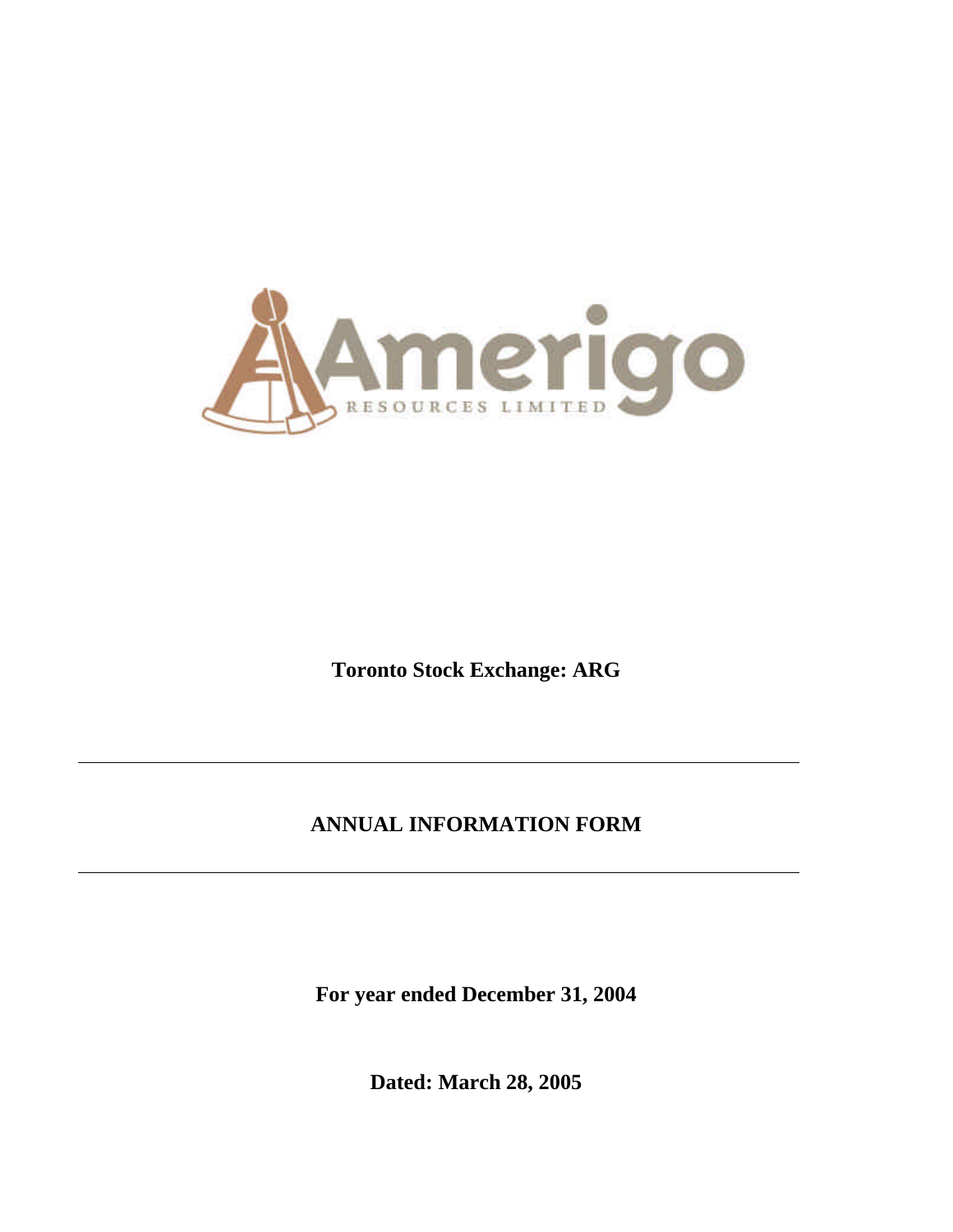### **TABLE OF CONTENTS**

| INTEREST of MANAGEMENT AND OTHERS IN MATERIAL TRANSACTIONS 20 |  |
|---------------------------------------------------------------|--|
|                                                               |  |
|                                                               |  |
|                                                               |  |
|                                                               |  |
|                                                               |  |
|                                                               |  |
|                                                               |  |
|                                                               |  |
|                                                               |  |
|                                                               |  |
| <b>SCHEDULE "A" - AUDIT COMMITTEE CHARTER</b>                 |  |

### Page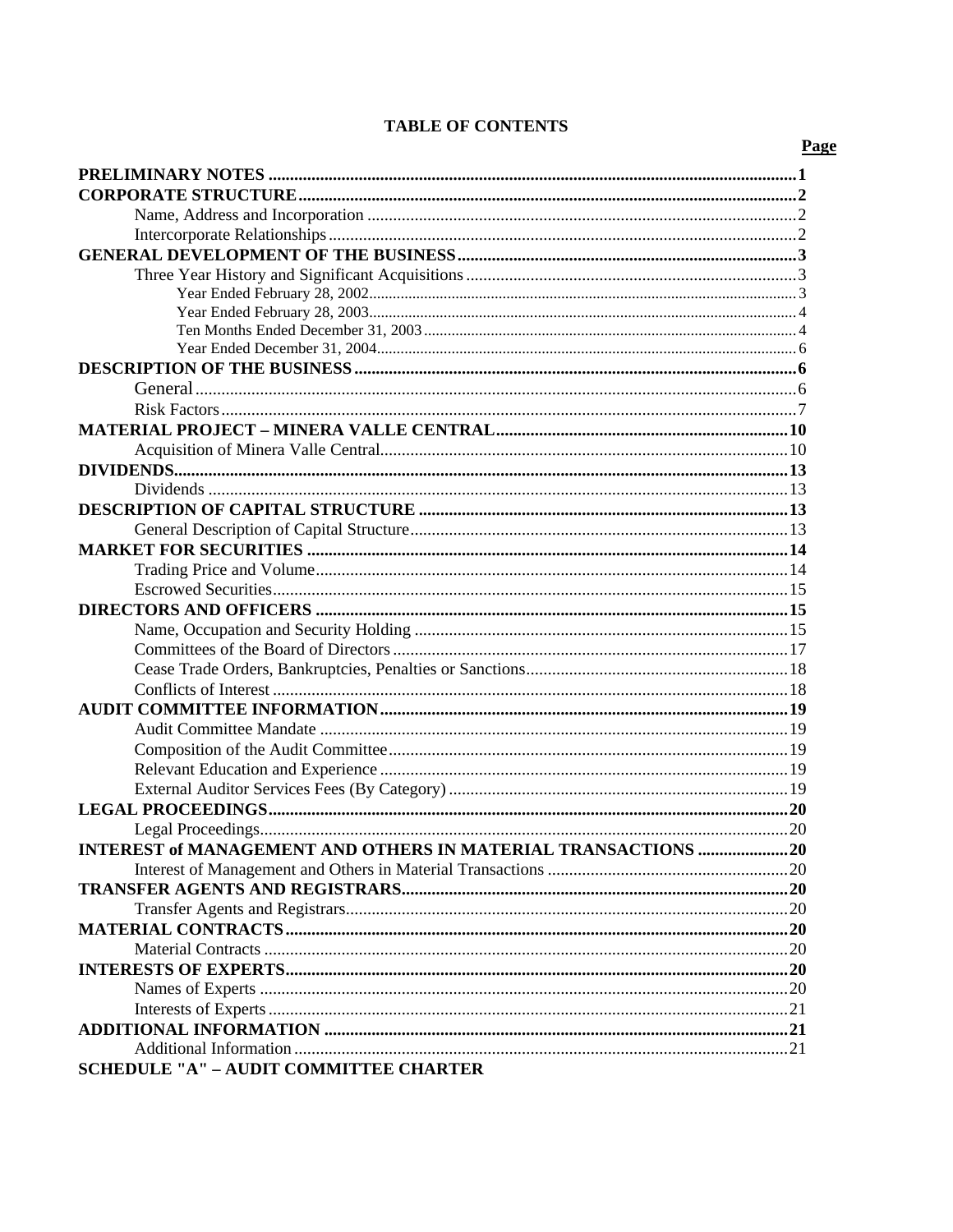### **PRELIMINARY NOTES**

In this Annual Information Form, Amerigo Resources Limited, including all subsidiaries as the context requires, is referred to as the "Company". All information contained herein is as at March 28, 2005, unless otherwise stated.

#### Financial Statements

In 2003, the Company changed its financial year-end from February 28 to the more traditional date of December 31. Accordingly, the Company had a 10 month year ending December 2003, and its first full year with the new period ending December 31, 2004. All financial information in this Annual Information Form is prepared in accordance with accounting principles generally accepted in Canada ("Canadian GAAP").

This Annual Information Form should be read in conjunction with the Company's consolidated audited financial statements and notes thereto, as well as with the management's discussion and analysis for the year ended December 31, 2004. The financial statements and management's discussion and analysis are available at www.amerigoresources.com and under the Company's profile on the SEDAR website at www.sedar.com.

#### **Currency**

All sums of money which are referred to in this Annual Information Form are expressed in lawful money of the United States, unless otherwise specified.

#### Incorporation by Reference

In addition to the financial statements discussed above, this Annual Information Form incorporates by reference a Technical Report entitled "Technical Review Of Operations At Minera Valle Central" dated May, 2003 (SEDAR filed on June 12, 2003). The Technical Report is available under the Company's profile on the SEDAR website at www.sedar.com.

#### Cautionary Statement Regarding Forward-Looking Statements

This Annual Information Form contains "forward-looking statements". Forward-looking statements include, but are not limited to, statements with respect to the estimation of mineral reserves and resources, the realization of mineral reserve estimates, the timing and amount of estimated future production, costs of production, capital expenditures, success of mining operations, environmental risks, unanticipated reclamation expenses, title disputes or claims and limitations on insurance coverage. In certain cases, forward-looking statements can be identified by the use of words such as "plans", "expects" or "does not expect", "is expected", "budget", "scheduled", "estimates", "forecasts", "intends", "anticipates" or "does not anticipate", or "believes", or variations of such words and phrases or statements that certain actions, events or results "may", "could", "would", "might" or "will be taken", "occur" or "be achieved". Forward-looking statements involve known and unknown risks, uncertainties and other factors which may cause the actual results, performance or achievements of the Company to be materially different from any future results, performance or achievements expressed or implied by the forward-looking statements. Such factors include, among others, risks related to international operations; risks related to joint venture operations; actual results of planned expansion activities; changes in project parameters as plans continue to be refined, future prices of resources; possible variations in grade or recovery rates, accidents, labour disputes and other risks of the mining industry; delays in obtaining governmental approvals or financing or in the completion of development or construction activities, as well as those factors discussed under "Describe the Business – Risk Factors". Although the Company has attempted to identify important factors that could cause actual actions, events or results to differ materially from those described in forward-looking statements, there may be other factors that cause actions, events or results not to be as anticipated, estimated or intended. There can be no assurance that forward-looking statements will prove to be accurate, as actual results and future events could differ materially from those anticipated in such statements. Accordingly, readers should not place undue reliance on forward-looking statements.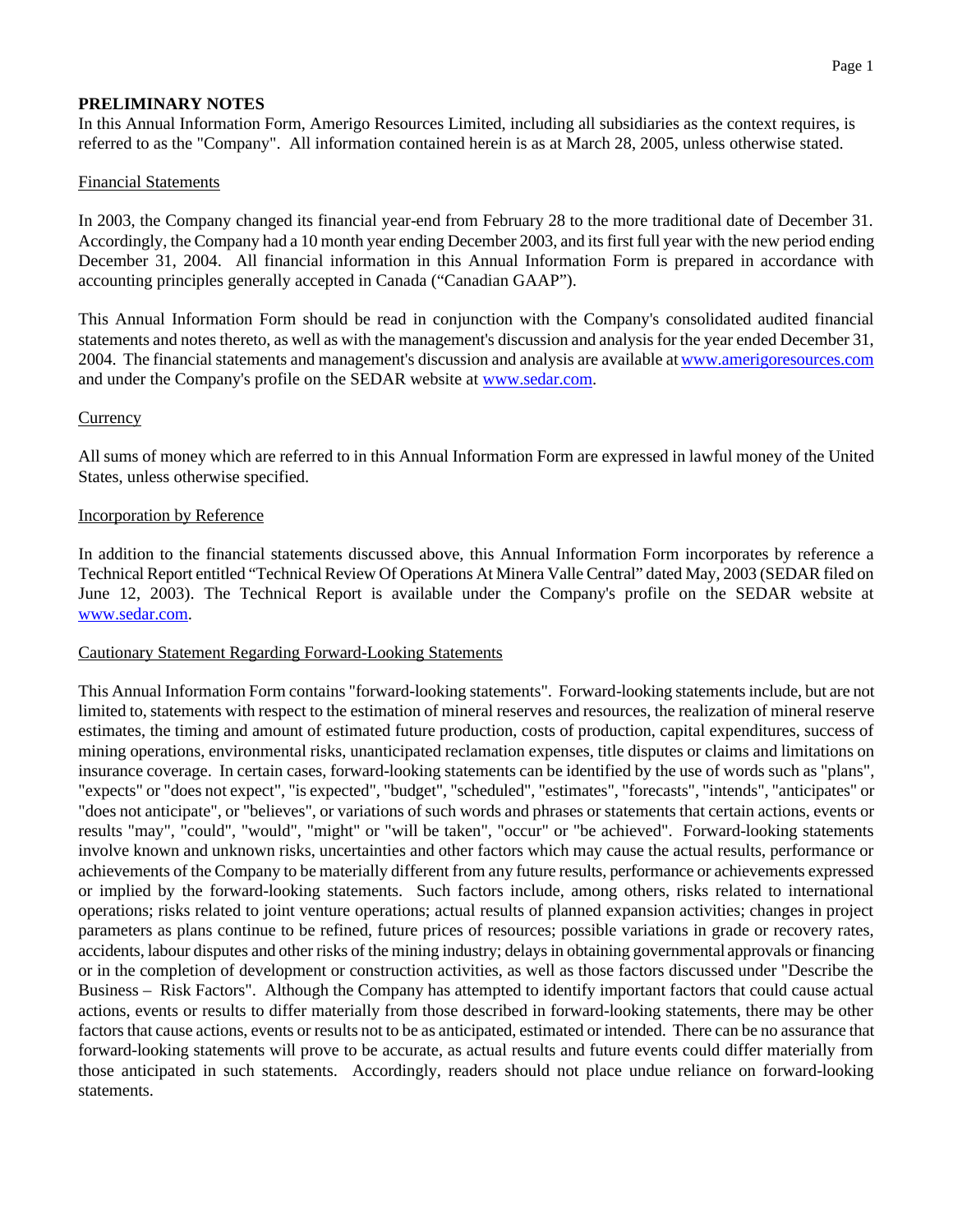#### **CORPORATE STRUCTURE**

#### **Name, Address and Incorporation**

Amerigo Resources Ltd. (the "Company") was incorporated by registration of its memorandum and articles under the laws of the Province of British Columbia on January 23, 1984 under the name "Silent Canyon Resources Ltd." Effective April 27, 1988 the Company changed its name from "Silent Canyon Resources Ltd." to "Golden Adit Resources Ltd.", consolidated its share capital on a 2:1 basis and subsequently increased its authorized capital to 20,000,000 common shares without par value. The Company then changed its name effective as of June 8, 1990 from "Golden Adit Resources Ltd." to "First Northern Developments Inc." Effective September 20, 1993, the Company then changed its name from "First Northern Developments Inc." to "Consolidated First Northern Developments Inc.", consolidated its share capital on a 2.65:1 basis and increased its authorized capital to 25,000,000 common shares without par value. Effective March 15, 1996 the Company then changed its name from "Consolidated First Northern Developments Inc." to "Golden Temple Mining Corp.", consolidated its share capital on a 5:1 basis and increased its authorized capital to 25,000,000 common shares without par value. The Company increased its authorized capital to 100,000,000 common shares without par value effective August 5, 1997. Effective March 8, 2002 the Company then changed its name from "Golden Temple Mining Corp." to "Amerigo Resources Ltd." and consolidated its share capital on a 4:1 basis. Effective September 11, 2002, the Company increased its authorized capital to 100,000,000 common shares without par value. Effective March 16, 2004, the Company increased its authorized capital to 200,000,000 common shares without par value. Also effective March 16, 2004, the Company amended its articles to provide for a rotating board of directors, divided into Class I, II and III, each class having a three year term.

On June 29, 2004 the Company transitioned to the *Business Corporations Act* (British Columbia), and on June 17, 2004 the shareholders of the Company approved the replacement of the Articles of the Company and an increase in the authorized capital to an unlimited number of common shares without par value.

On December 19, 2003, the Company listed 21,146,819 warrants (the "Warrants") on the TSX Venture Exchange under the symbol ARG.WT. The Warrants are exercisable at Cdn\$0.70 until June 20, 2005. On March 23, 2004 the Company's common shares and Warrants became listed on the Toronto Stock Exchange and the Company voluntarily delisted from the TSX Venture Exchange.

The Company's head and principal office is located at Suite 2684 – 1055 Dunsmuir Street, P.O. Box 49298, Vancouver, B.C. V7X 1L3. The Company's registered and records office is located at Suite 2300 – 1055 Dunsmuir Street, P.O. Box 49122, Vancouver, B.C., V7X 1J1.

#### **Intercorporate Relationships**

The Company has six wholly owned subsidiaries. The Company has incorporated subsidiaries in Canada (Amerigo International Holdings Corporation, incorporated on June 20, 2003), Chile (Amerigo Resources Ltd. I Chile Limitada and Amerigo Resources Ltd. II Chile Limitada, both incorporated on June 20, 2003), St. Lucia (Amerigo Banking Corporation, incorporated on February 27, 2004) and Barbados (Amerigo Investments Ltd., incorporated on December 23, 2004). These latter subsidiaries were created for the purpose of acquiring and holding Minera Valle Central, S.A. ("MVC"), a Chilean copper producer, in a tax effective manner. MVC was incorporated under the laws of Chile on October 9, 1990. Amerigo Banking Corporation is licensed as a Bank under the laws of St. Lucia. See "Acquisition of Minera Valle Central S.A.".

The following chart sets forth the name of the current active subsidiaries of the Company, its jurisdiction of incorporation and the Company's current voting and equity interest therein. Unless otherwise indicated herein, the term the "Company" means collectively the Company and its subsidiaries.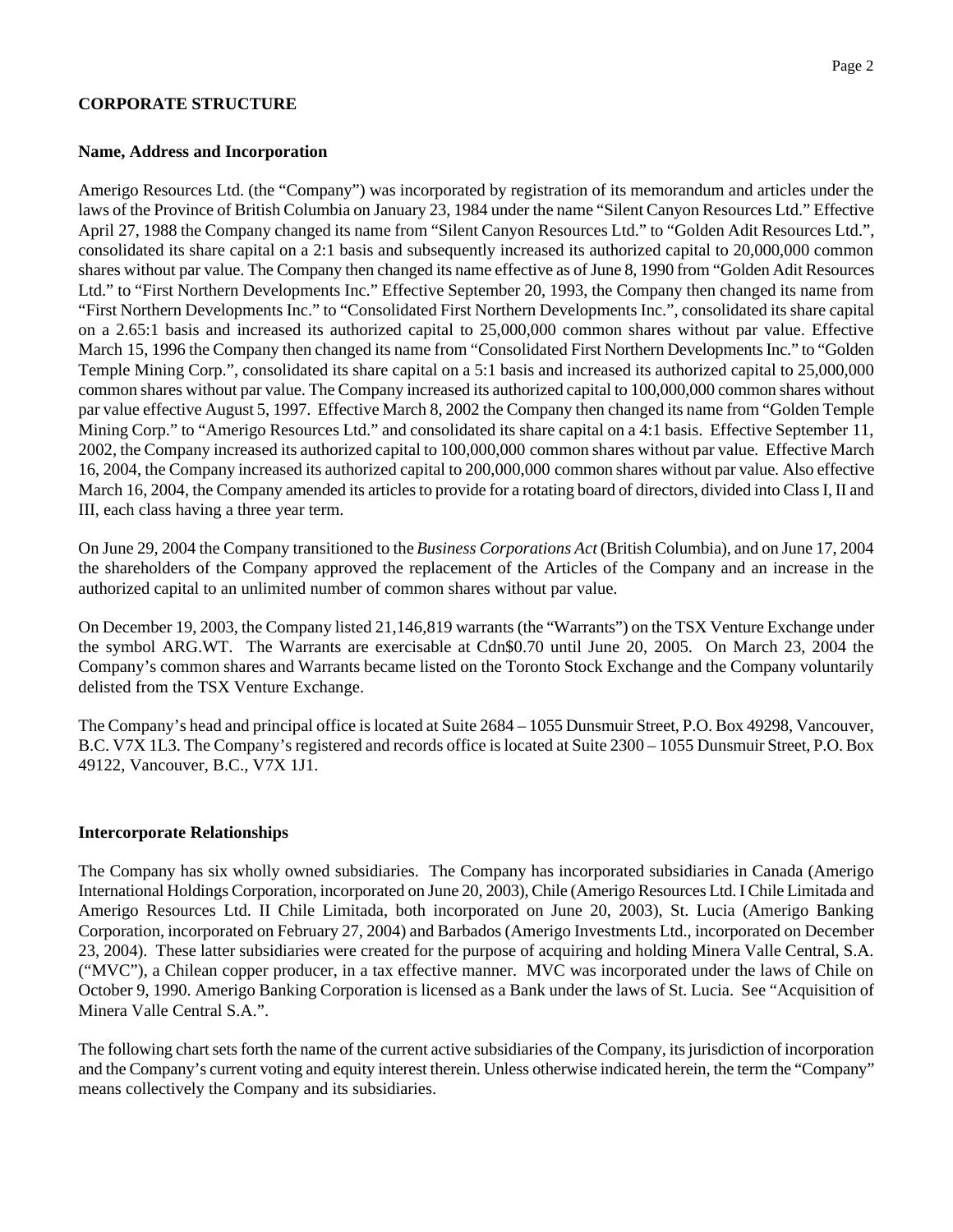

- (1) These represent 100% of the Class B Common Shares. Directors of Amerigo Resources Ltd. indirectly hold 1,900,000 Class A Common Shares of Amerigo International Holdings Corp. See "Acquisition of Minera Valle Central S.A.".
- (2) The other equity owner (10%) is Amerigo Resources Ltd.
- (3) The other equity owner (1%) is Amerigo Resources Ltd.

(4) Amerigo International Holdings Corp. holds the minimum number of shares of Minera Valle Central S.A. required by Chilean law.

#### **GENERAL DEVELOPMENT OF THE BUSINESS**

#### **Three Year History and Significant Acquisitions**

#### Year Ended February 28, 2002

At the Annual General Meeting held on August 31, 2001, the shareholders elected a board comprised of three new directors: Roger Moss, Ian Gallie and Irene Wilson. After the meeting, the Board elected Roger Moss as President and Julie Lee as secretary. In October 2001, the Company settled an outstanding claim by issuing 200,000 common shares of the Company at a deemed price of Cdn\$0.60 per share as settlement of the debt.

The Company entered into an Option and Joint Venture Agreement dated January 22, 2002, in which the Company had the option to acquire from Falconbridge Limited an undivided 55% interest in the Island Copper Property, Sault Ste. Marie Mining Division, Ontario, Canada. The Company undertook a four-hole diamond drill program on the Island Copper Property during November and December of 2002. A total of 992 meters was drilled.

The Company held an extraordinary general meeting on January 30, 2002 at which the Company's shareholders approved a share consolidation on a 4:1 basis and a name change to the Company's current name.

In February 2002, the Company staked three claim blocks totaling 27,362 hectares in the Caniapiscau region of Quebec. This area lies in the Wemindji-Caniapiscau structural corridor, approximately 275 kilometers north of the Otish Mountains. Title to the claims was granted in May 2002.

In late February 2002, the Company staked the Bellevue property totaling 704 hectares in the Sault Ste. Marie Mining Division, Ontario, Canada.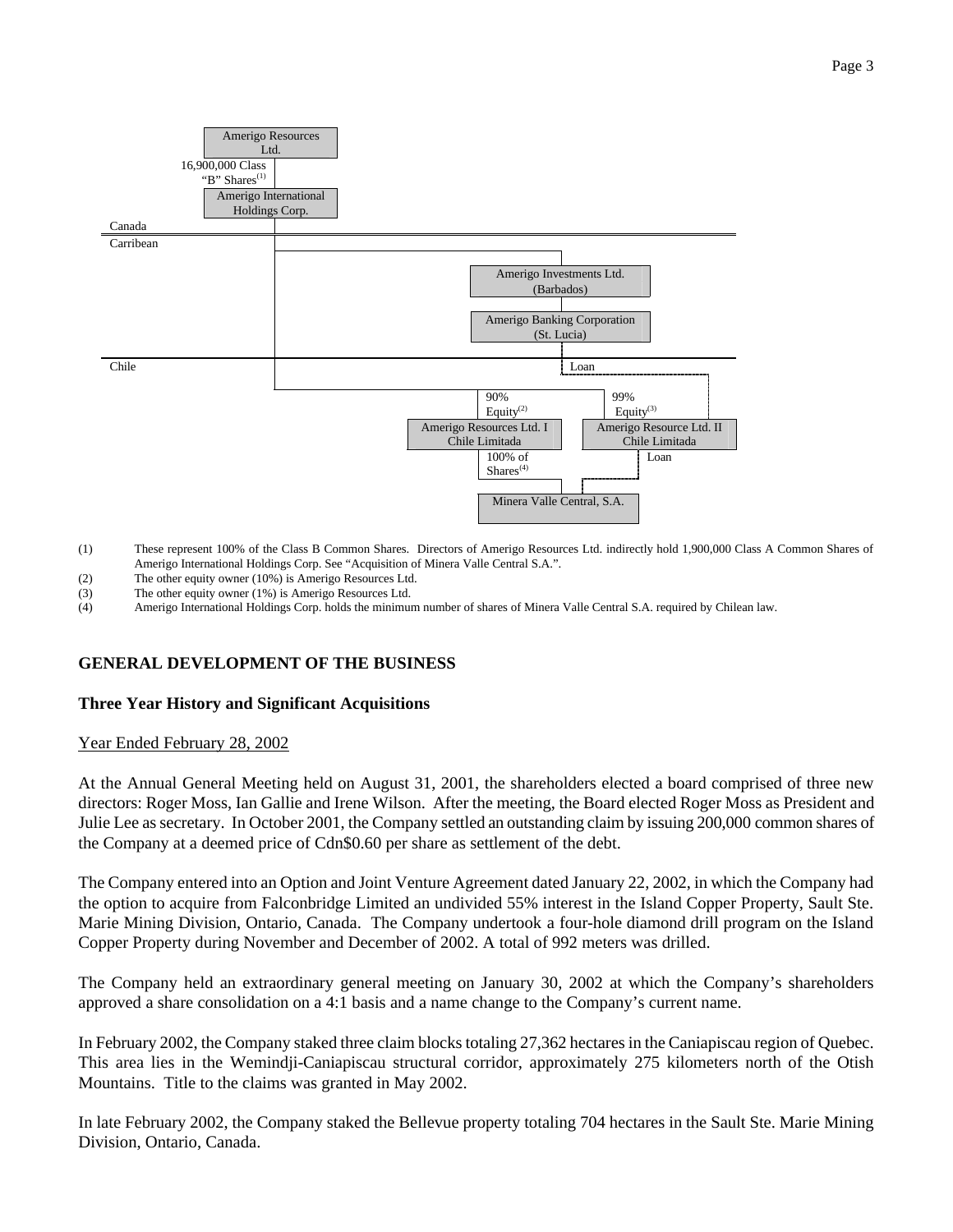#### Year Ended February 28, 2003

Under an Option Agreement dated March 8, 2002, the Company obtained an option to acquire from George Luciuk an undivided 100% interest in the Deroche property, Sault Ste. Marie Mining Division, Ontario, Canada.

The Company commenced trading as Amerigo Resources Ltd. on March 8, 2002.

On March 13, 2002, the Company completed a private placement of 500,000 units at a price of Cdn\$0.20 per unit (postconsolidated) for proceeds of Cdn\$100,000. Each unit consisted of one common share of the Company and one share purchase warrant exercisable to purchase an additional common share of the Company at a price of Cdn\$0.40 per share for a period of one year from the date of issuance.

The terms of a Purchase and Sale Agreement dated February 2, 2002 with International Croesus Ventures Inc. ("Croesus") pursuant to which the Company agreed to sell its seven Mexican mineral properties to Croesus for Cdn\$100,000, were amended by a new agreement dated May 27, 2002. Under the new agreement, the purchase price of the properties was changed to 300,000 common shares of Croesus. The transaction was completed on September 16, 2002.

On August 21, 2002, the Company completed a private placement of 2,125,000 units at a price of Cdn\$0.20 per unit for proceeds of Cdn\$425,000. Each unit consists of one common share of the Company and one share purchase warrant exercisable into an additional common share of the Company at a price of Cdn\$0.20 per share for a period of two years from the date of issuance.

Under an agreement dated September 11, 2002 the Company obtained from a group of three prospectors an option to acquire a 100% interest in the 3,232 hectare Coppercorp Property located approximately 85 kilometres north of Sault Ste. Marie, Ontario.

During the year ended February 28, 2003, the Company completed a 992 metre-drilling program of four holes to test the depth extent and continuity of previously outlined copper and gold mineralization as well as coincident chargeability and residual gravity anomalies on the Island Copper Property, Ontario. Limited sampling and mapping was carried out on the Coppercorp, Deroche and Bellevue Properties in Ontario in 2002. A detailed aeromagnetic survey (825 line kilometres) was flown over the four Company owned properties in early 2003. On the Coppercorp Property, several anomalies have been indicated and the Company intends to carry out a program of prospecting, mapping and sampling to follow up these anomalies in order to define first stage drill targets. Geological mapping and sampling will be undertaken on the Deroche and Bellevue Properties.

The Company completed an offering of flow through units at a price of Cdn\$0.23 per unit on December 31, 2002 for gross proceeds of Cdn\$163,500. Each flow-through unit consisted of one flow-through share of the Company and one half of a non-flow through share purchase warrant. Each full warrant is exercisable into one common share of the Company at a price of Cdn\$0.25 per share for a period of two years from the date of issuance.

#### Ten Months Ended December 31, 2003

In March 2003, the Company entered into a letter of intent with Steven G. Dean and Klaus M. Zeitler to acquire, by way of assignment, an option to purchase 100% of the outstanding shares and debt of MVC. MVC, a private Chilean company with a copper production facility near Santiago, Chile, has a contract with Corporacion Nacional del Cobre de Chile ("Codelco"), Chile's state-owned copper producer, to process copper tailings from the El Teniente mine in Chile through 2021. Mr. Dean and Dr. Zeitler acquired the option to purchase the shares and debt of MVC from a number of MVC's shareholders in Chile, and were entitled to exercise the option until June 30, 2003 by payment of \$16,600,000.

Irene Wilson resigned from the Board of Directors on April 1, 2003. Klaus M. Zeitler and Steven G. Dean were appointed to the board the same day.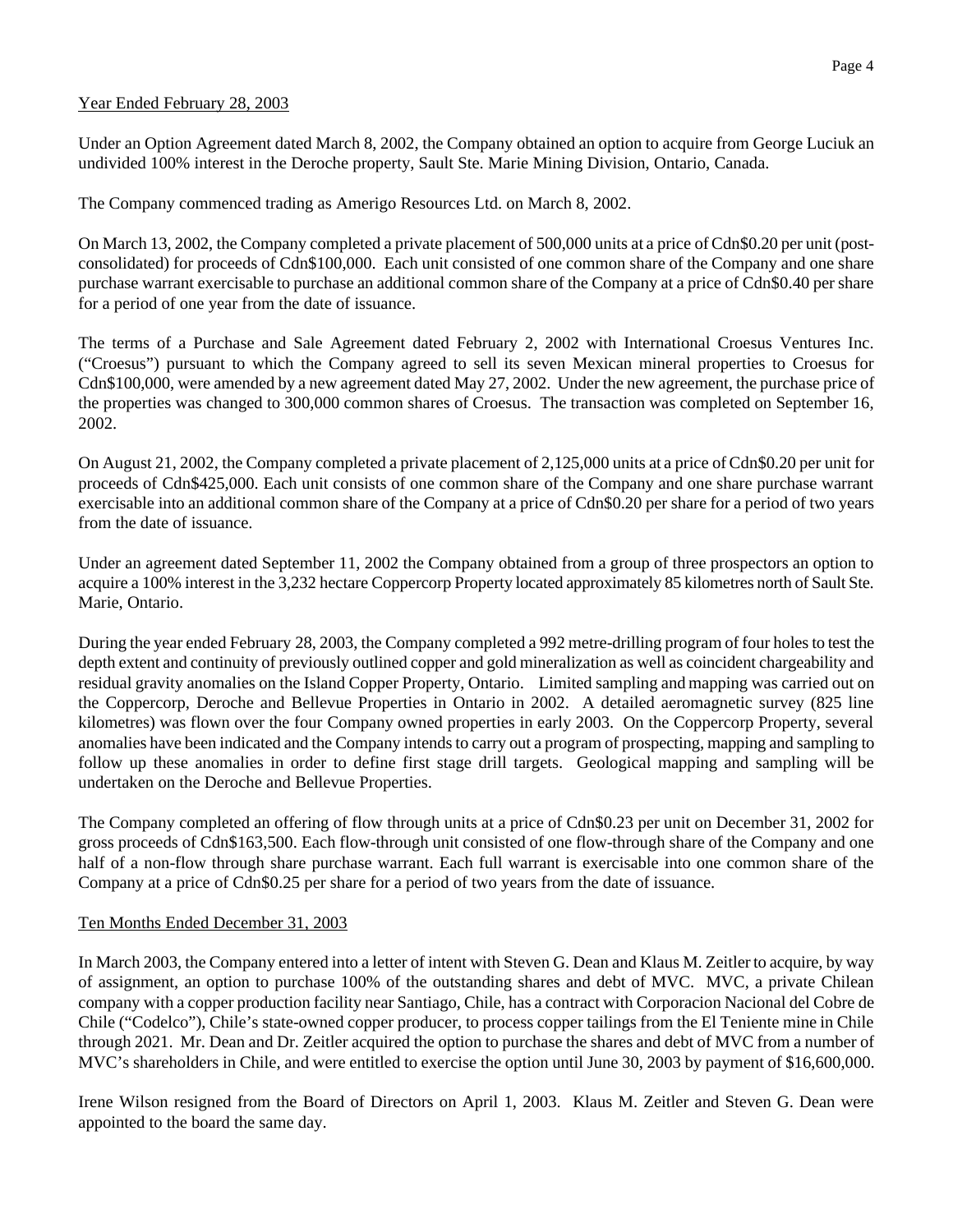In April 2003, the Company completed a Cdn\$250,000 private placement consisting of units at a price of Cdn\$0.16 per unit. Each unit consists of one common share of the Company and one-half of one warrant, with each full warrant entitling the holder to purchase an additional common share of the Company for two years at a price of Cdn\$0.32 per share.

On May 8, 2003, Roger Moss resigned from the Board of Directors, and Sidney Robinson was appointed to the Board in his place. Steven G. Dean was appointed Chairman of the Board, Klaus M. Zeitler was appointed President of the Company, and Roger Moss was appointed V.P. Exploration.

On June 24, 2003, the Company announced the closing of a private placement with total proceeds of Cdn\$25,979,100. 43,298,501 deposit receipts were issued at a price of Cdn\$0.60 each, convertible on or before July 15, 2003 into a unit consisting of one share and one-half of one warrant, with each full warrant exercisable until June 20, 2005 at Cdn\$0.70.

Effective July 3, 2003, the Company acquired 100% of the outstanding shares and debt of MVC.

On July 18, 2003, the Company announced the issuance of an additional 4,459,333 units, each consisting of one share and one-half of one warrant, with 1,650,000 of the warrants exercisable until June 20, 2005 at Cdn\$0.70 and 579,667 warrants exercisable until June 18, 2005 at Cdn\$0.70. The units were issued at Cdn\$0.60, for gross proceeds of Cdn\$2,675,600.

On December 19, 2003, 21,146,819 warrants were listed on the TSX Venture Exchange. Each warrant is exercisable into a common share of the Company until June 20, 2005 at an exercise price of Cdn\$0.70. The warrants trade under the symbol ARG.WT.

For the ten months ended December 31, 2003:

- The Company's Net Earnings After Tax for the ten months ended December 31, 2003 were \$1,546,502 (restated from \$1,881,013 due to retroactive application of new accounting standards, see the Company's Consolidated Financial Statements and Notes Thereto for the Twelve Months ended December 31, 2004) up from a Net Loss of \$62,334 in the previous year.
- In the six months after the acquisition of MVC (July December, 2003), the Company sold 14.42 million pounds of copper for a cash cost before Codelco royalty of  $56.7\phi$  per pound, and a total cost including smelter, refinery and other charges of 62.6¢ per pound. The average copper price received during the six-month period was 84.9¢ per pound.
- Operating profit before depreciation from MVC for the 10 months ended December 31, 2003 was \$2,648,465 (Restated).
- The copper price increased from \$0.776 (July 2003 average) to \$1.00 (December 2003 average) since the acquisition of MVC to the end of the fiscal year. Strong operating cashflows during the period funded capital expansion plans and substantially repaid the Enami Loans: only \$1,397,166 of the original \$2,471,124 loan amount remained owed by MVC as of December 31, 2003.
- During December, 2003, Amerigo entered into a new concentrate sales contract with ENAMI, the state-owned Chilean smelting and refining company, which reduced smelting and refining terms by 2 ¢/lb.
- Earnings per share were 3.75¢ (Basic, Restated) for the ten months ended December 31, 2003.

During the period, the Company changed its fiscal year-end from February 28 to December 31.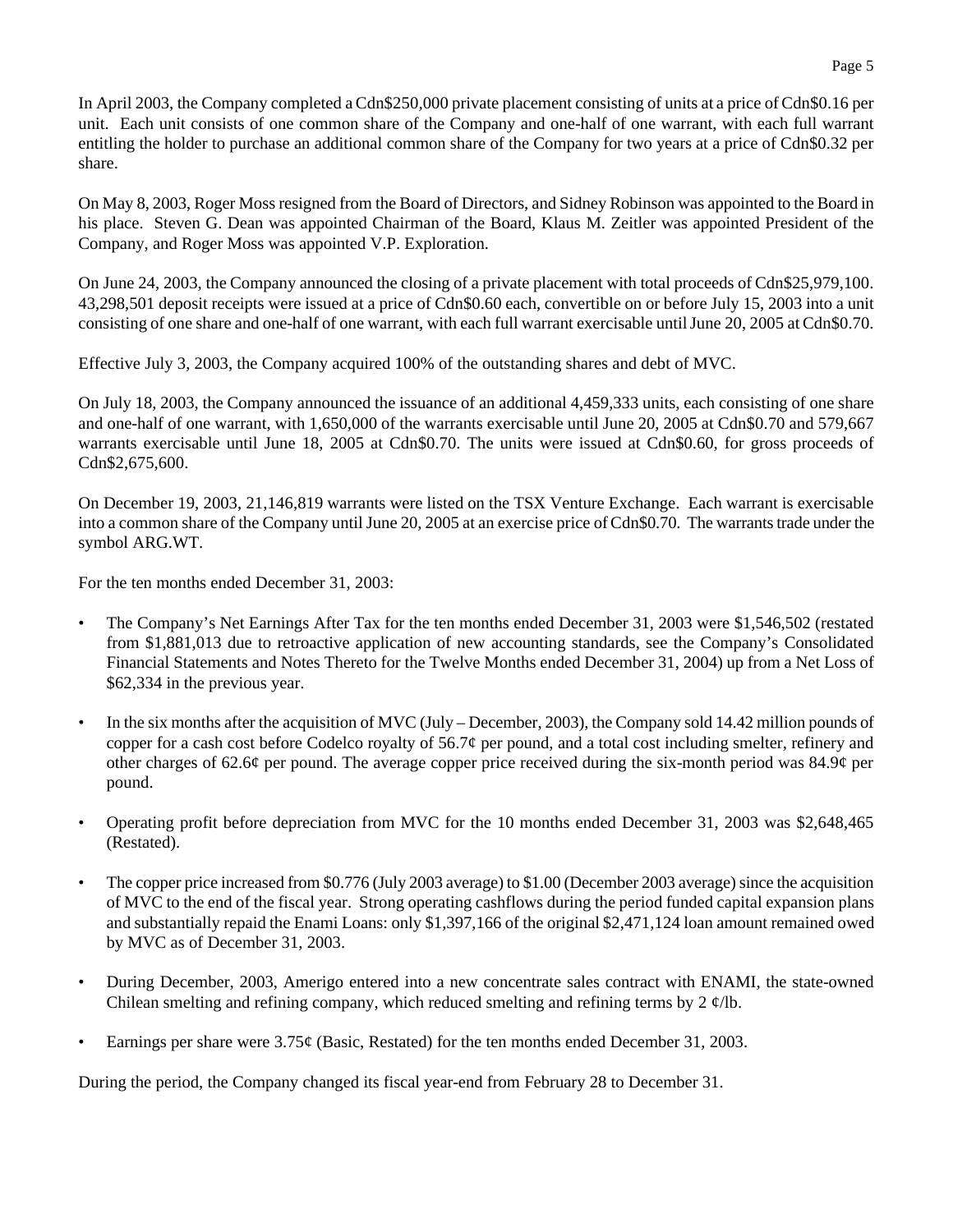#### Year Ended December 31, 2004

Pursuant to an agreement with Nikos Explorations Ltd. ("Nikos") dated January 15, 2004, the Company transferred its interest in the Coppercorp property, the Island Copper property and the Bellevue property. The Company received 5,000,000 common shares of Nikos upon TSX Venture Exchange acceptance of the transaction. The Nikos shares received on closing were valued at \$477,230 (the equivalent at closing of Cdn\$650,000, a value of Cdn\$0.13 per Nikos share, which was the share fair market value at the time the agreement with Nikos was executed). The Company holds the investment in Nikos as a long-term investment in its Consolidated Balance Sheet. A gain on disposition of \$146,259 was recorded in connection with this transaction. The Company will receive 5,000,000 additional Nikos common shares at the option of Nikos on or before June 30, 2005 if Nikos retains an interest in any of the properties.

On March 23, 2004, the Company's common shares and warrants became listed on the Toronto Stock Exchange, and were voluntarily delisted from the TSX Venture Exchange.

On November 12, 2004, the company announced an agreement in principle with El Teniente to increase the rate of agreed extraction of feed material from the Colihues deposition site from 10,000 tonnes per day to 45,000 tonnes per day. Under the agreement MVC will pay a royalty for production from Colihues on a similar basis to the existing royalty arrangement for fresh tailings material, with the exception that a 3% royalty will be payable at copper prices below \$0.80 per pound, and increasing on a sliding scale, capped at 15% if the copper price is \$1.35 per pound or higher. Molybdenum production from this material will attract a royalty of a flat 10% of net revenue from molybdenum.

This agreement allowed the finalisation of Phase III expansion plans, including the proposed installation of 4 additional mills. Additional dredging and pumping equipment for the increased rate of recovery from the Colihues site will also be necessary.

During the year ended December 31, 2004:

- The Company's Net Earnings after Tax for the year ended December 31, 2004 were \$10,941,198, up from Restated Net Earnings after Tax of \$1,546,502 in the ten months ended December 31, 2003.
- In the twelve month period ending December 31, 2004, the Company sold 30.49 million pounds of copper, for a cash cost before El Teniente royalty of \$21,213,185 or 69¢ per pound, and a total cost including smelter, refinery and other charges of \$27,245,685 or 88¢ per pound.
- Copper price increased 43% from \$1.00 (December 2003 average) to \$1.43 (December 2004 average).
- Earnings per share were  $17¢$  (Basic) for the twelve months ending December 31, 2004.

## **DESCRIPTION OF THE BUSINESS**

## **General**

The Company is in the business of processing copper tailings for the production of copper and locating other mineralrelated development opportunities. Effective July 3, 2003, the Company acquired 100% of the outstanding shares and debt of MVC. MVC, a private Chilean company with a copper production facility near Santiago, Chile, that has a contract with Codelco, to process copper tailings from the El Teniente mine in Chile through at least 2021.

The Company has one employee at its head office in Vancouver. MVC has approximately 90 employees at its operation in Rancagua, Chile. The balance of the Company's personnel are contractors, both at its head office and in Chile.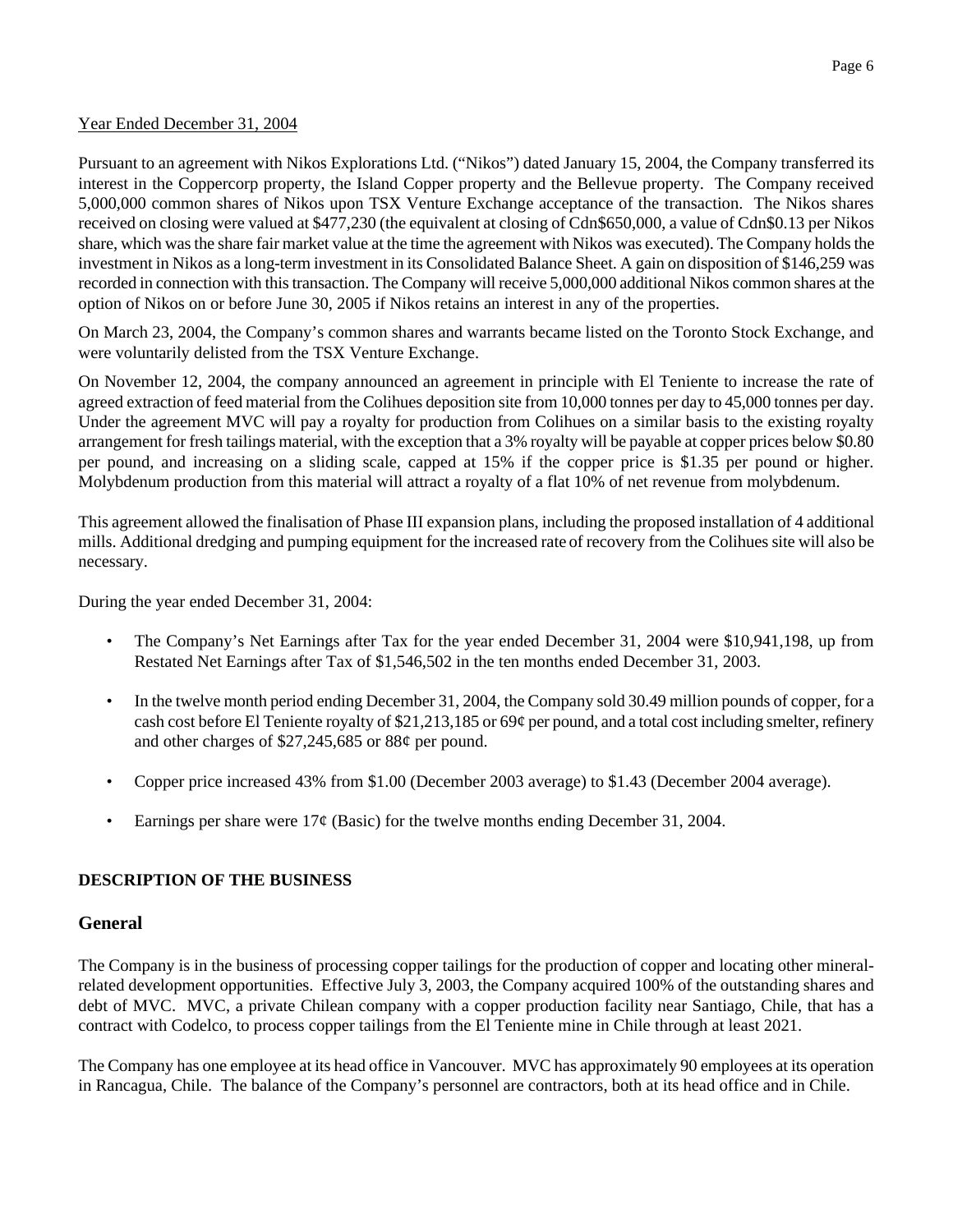### **Risk Factors**

An investment in securities of the Company involves significant risks which should be carefully considered by prospective investors before purchasing such securities. In addition to the other information set forth elsewhere in this Annual Information Form, the following risk factors should be carefully reviewed by prospective investors:

An investment in the securities of the Company should be considered speculative due to the nature of the business of the Company. In evaluating the securities of the Company, the following factors should be considered:

### *MVC Revenue is subject to supply of tailings from El Teniente.*

The Company's operations at MVC are substantially dependent upon fresh tailings supplied under an agreement with El Teniente division of Codelco. The supply of tailings may be interrupted by mining events such as cave-ins, fires or natural disasters, or non-mining events such as falling commodity prices, changing environmental regulations, taxes or labour disputes. The El Teniente mine has operated almost continuously for 100 years and has advised the Company that it has sufficient reserves for several decades at present production rates. However, there is no guarantee that El Teniente operations will continue uninterrupted in the future. The Company does not have business interruption insurance.

### *Commodity Prices*

The price of the Company's common shares and the Company's financial results may in the future be significantly adversely affected by declines in the price of copper. Copper prices fluctuate widely and are affected by numerous factors beyond the Company's control such as interest rates, exchange rates, inflation or deflation, fluctuation in the value of the United States dollar and foreign currencies, global and regional supply and demand, and the political and economic conditions of major copper-producing and consuming countries throughout the world. The price of copper has fluctuated widely in recent years, and future serious price declines could cause continued development of and commercial production from the Company's projects to be impracticable.

Depending on the price of copper, cash flow from operations may not be sufficient and the Company could be forced to discontinue plans for expansion or discontinue production altogether. Future expansion of the Company's projects is dependent on commodity prices that are adequate to make the expansion economic.

## *History of Profits or Dividends*

The Company has had a history of profitability only since the acquisition of MVC in July, 2003. The Company has paid no dividends on its shares since incorporation and payment of dividends in the future is uncertain. The Company has positive working capital generated through MVC, and has utilized this working capital to expand the facility. However, there is no guarantee that the working capital generated will be sufficient to undertake all of the Company's expansion plans or be sufficient for future acquisitions. In that circumstance, the only additional sources of funds available to the Company are from the exercise of outstanding share purchase warrants and share purchase options, the sale of equity capital of the Company, debt finance, or the sale by the Company of an interest in any of its projects in whole or in part. There can be no assurance that any outstanding warrants or options will be exercised, or that the Company will be able to sell further equity capital or interests in its projects, on favourable terms or at all.

#### *Operating and Development Risks*

The Company's operations involve a degree of risk. The Company may become subject to liability for pollution, other accidents, environmental hazards, the discharge of toxic chemicals and other hazards. Such occurrences, against which it cannot insure, or may elect not to insure, may delay production, increase production costs or result in liability. The payment of such liabilities may have a material, adverse effect on the Company's financial position.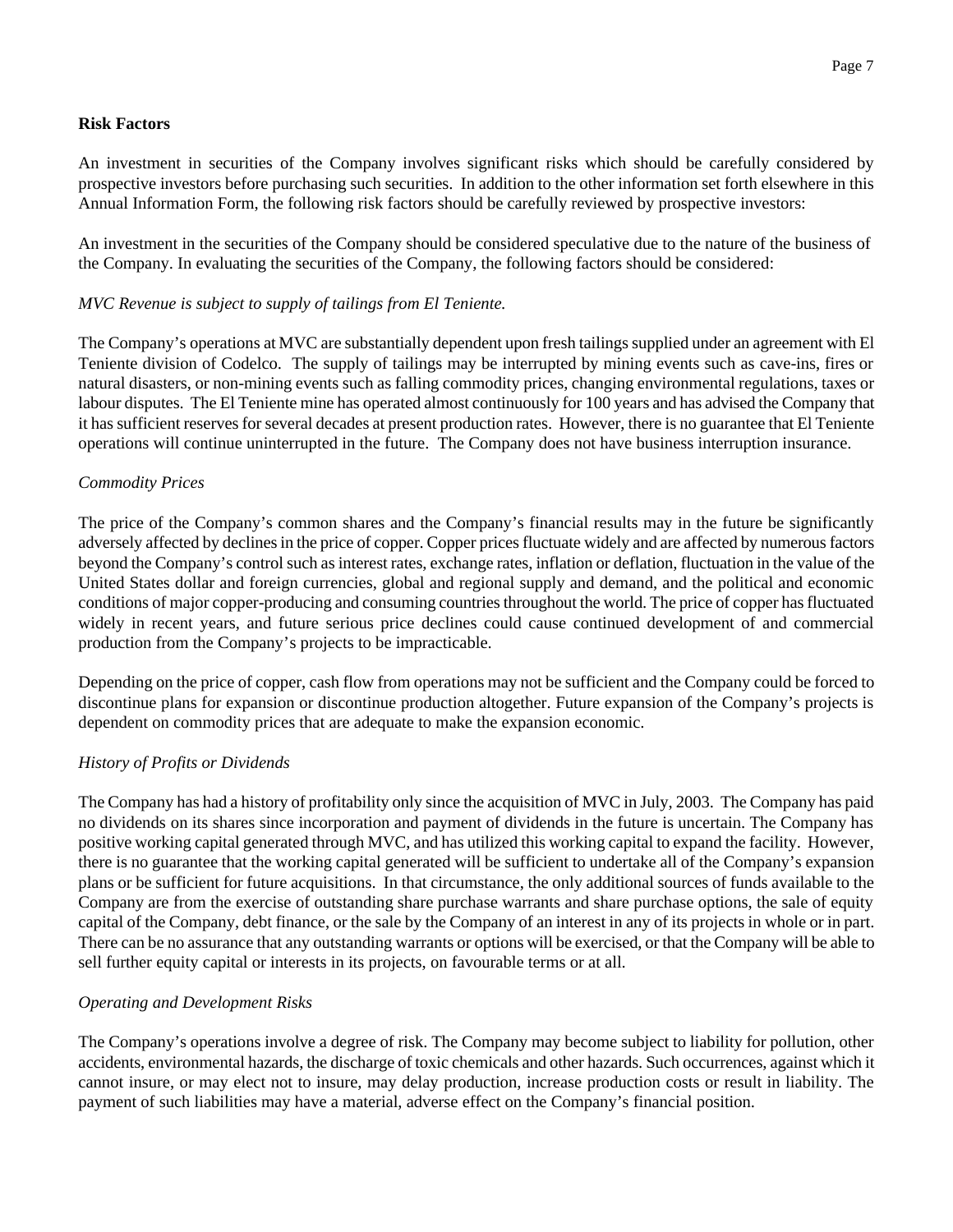There is a degree of uncertainty attributable to the calculation of volume and grade of Colihues tailings being processed. The Company's estimates of volume and grade are based on the historic records of Codelco. Until the tailings are actually processed, the tonnage and grades must be considered as estimates only.

#### *Foreign Operations*

The Company's operations are currently conducted in Chile, and as such the Company's operations are exposed to economic and other risks and uncertainties. These risks and uncertainties include, but are not limited to, terrorism; hostage taking; military repression; expropriation; extreme fluctuations in currency exchange rates; high rates of inflation; labour unrest; the risks of war or civil unrest; expropriation and nationalization; renegotiation or nullification of existing leases, licenses, permits and contracts; changes in taxation policies; restrictions on foreign exchange and repatriation; and changing political conditions, currency controls and governmental regulations that favour or require the awarding of contracts to local contractors or require foreign contractors to employ citizens of, or purchase supplies from, a particular jurisdiction.

Changes, if any, in mining or investment policies or shifts in political attitude in Chile may adversely affect the Company's operations or profitability. Operations may be affected in varying degrees by government regulations with respect to, but not limited to, new production royalties, restrictions on production, price controls, export controls, currency remittance, income taxes, expropriation of property, foreign investment, maintenance of claims, environmental legislation, land use, land claims of local people, water use and mine safety.

### *Environmental and Other Regulatory Requirements*

The current or future operations of the Company, including development activities and expansion of production on its projects, may require permits from various federal and local governmental authorities and such operations are and will be governed by laws and regulations governing prospecting, development, mining, production, exports, taxes, labour standards, occupational health, waste disposal, toxic substances, land use, environmental protection, safety and other matters.

Companies engaged in the development and operation of mines and related facilities generally experience increased costs, and delays in production and other schedules as a result of the need to comply with applicable laws, regulations and permits. The Company believes it is in substantial compliance with all material laws and regulations that currently apply to its activities. There can be no assurance, however, that all permits which the Company may require for construction of facilities and conduct of operations will be obtainable on reasonable terms or that such laws and regulations would not have an adverse effect on any project which the Company might undertake. Failure to comply with applicable laws, regulations and permitting requirements may result in enforcement actions thereunder, including orders issued by regulatory or judicial authorities causing operations to cease or be curtailed, and may include corrective measures requiring capital expenditures, installation of additional equipment, or remedial actions. Parties engaged in such operations may be required to compensate those suffering loss or damage by reason of the activities and may have civil or criminal fines or penalties imposed for violations of applicable laws or regulations.

Regulatory requirements and environmental standards are subject to constant evaluation and may be significantly increased, which could significantly adversely affect the business of the Company. Any operations involving the Company may be subject to environmental regulations promulgated by government agencies from time to time. Environmental legislation often include provisions relating to restrictions and prohibitions on spills, releases or emissions of various substances produced in association with operations, which would result in environmental pollution. A breach of such legislation may result in imposition of fines and penalties. In addition, certain types of operations require the submission and approval of environmental impact assessments. Environmental legislation is evolving in a manner that requires stricter standards and enforcement, and fines and penalties for non-compliance are more stringent. Environmental assessments of proposed projects carry a heightened degree of responsibility for companies and directors, officers and employees. The cost of compliance with environmental legislation and changes in such legislation has the potential to reduce the profitability of operations below an acceptable level. Stricter standards in environmental legislation may be imposed on the industry or the Company in the future, which could materially and adversely affect the business of the Company or its ability to develop its projects on an economic basis.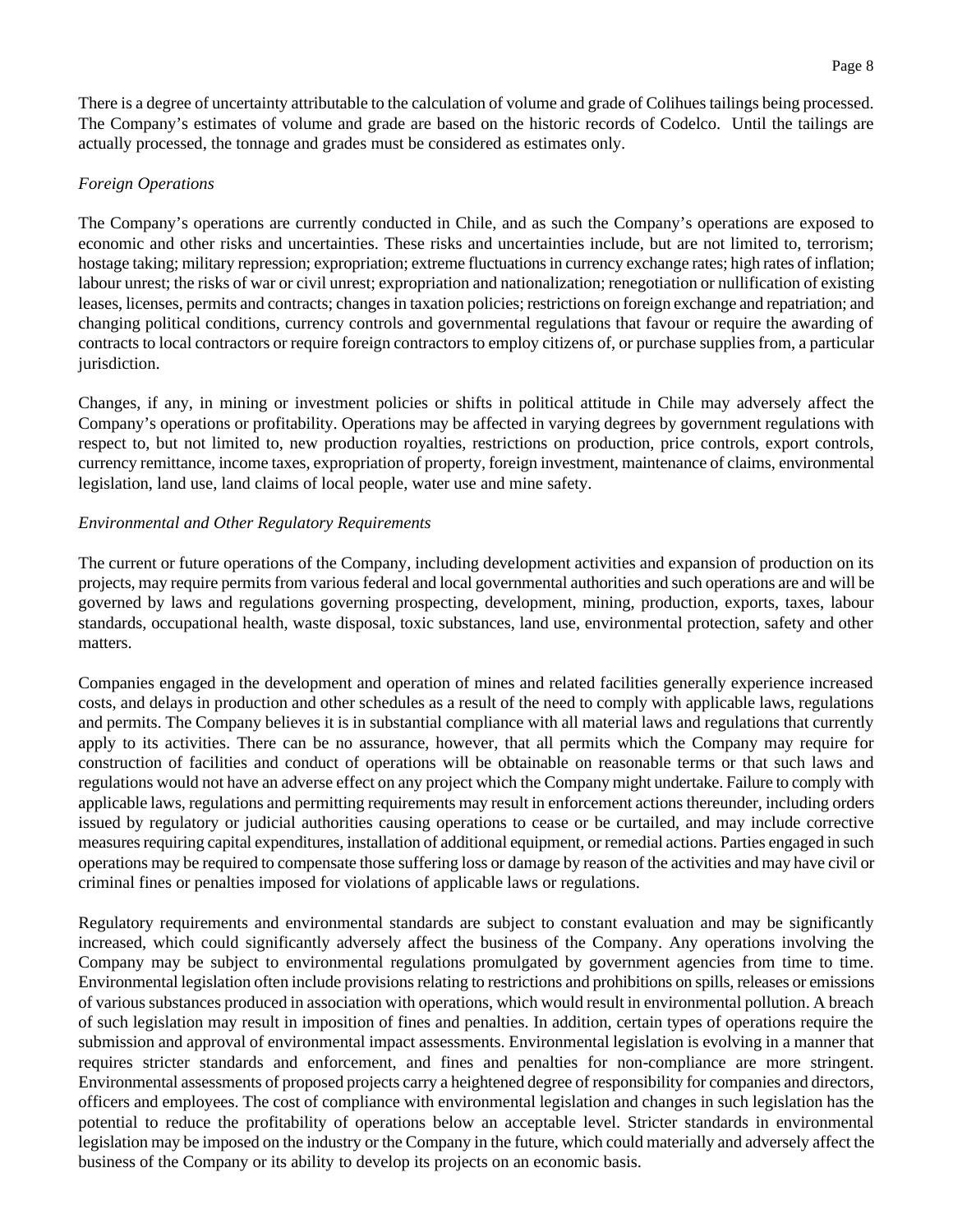### *Competition for Acquisitions*

Significant and increasing competition exists for the limited number of mineral acquisition opportunities available. As a result of this competition, some of which is with large established mining companies with substantial capabilities and far greater financial and technical resources than the Company, the Company may be unable to acquire additional attractive resource projects on terms it considers acceptable.

# *Repatriation Of Earnings*

There is no assurance that Chile or any of the countries in which the Company may operate in the future will not impose restrictions on the repatriation of earnings to foreign entities.

# *Currency Fluctuations*

The operations of the Company in Chile or any of the countries in which the Company may operate are subject to currency fluctuations and such fluctuations may materially affect the financial position and results of the Company.

# *Foreign Exchange Controls*

The Company may be subject from time to time to foreign exchange controls in Chile and in other countries in which it may operate outside of Canada.

## *Uninsurable Risks*

In the course of exploration, development and production of mineral projects, certain risks, and in particular, unexpected or unusual operating conditions including, fires, flooding and earthquakes may occur. It is not always possible to fully insure against such risks and the Company may decide not to take out insurance against such risks as a result of high premiums or other reasons. Should such liabilities arise, they could reduce or eliminate any future profitability and result in increasing costs and a decline in the value of the securities of the Company.

## *Price Volatility Of Public Stock*

Publicly quoted securities are subject to a relatively high degree of price volatility. It may be anticipated that the quoted market for the common shares of the Company will be subject to market trends generally, notwithstanding any potential success of the Company's projects.

## *Shares Reserved For Future Issuance*

The Company has reserved shares for issuance. The Company may also enter into commitments in the future which would require the issuance of additional common shares and the Company may grant additional share purchase warrants and stock options. Any issue of shares currently reserved for future issuance may result in dilution to the existing shareholdings of investors.

#### *Management*

The business of the Company is highly dependent on the technical and financial ability of the management of the Company. Any change in management of the Company could therefore have a negative effect on the business of the Company. The Company does not have key person insurance in place.

## *Conflicts of Interest*

Some of the directors and officers of the Company are, or may be, on the board of directors of other natural resource companies from time to time resulting in conflicts of interests. In addition, Steven G. Dean and Klaus M. Zeitler are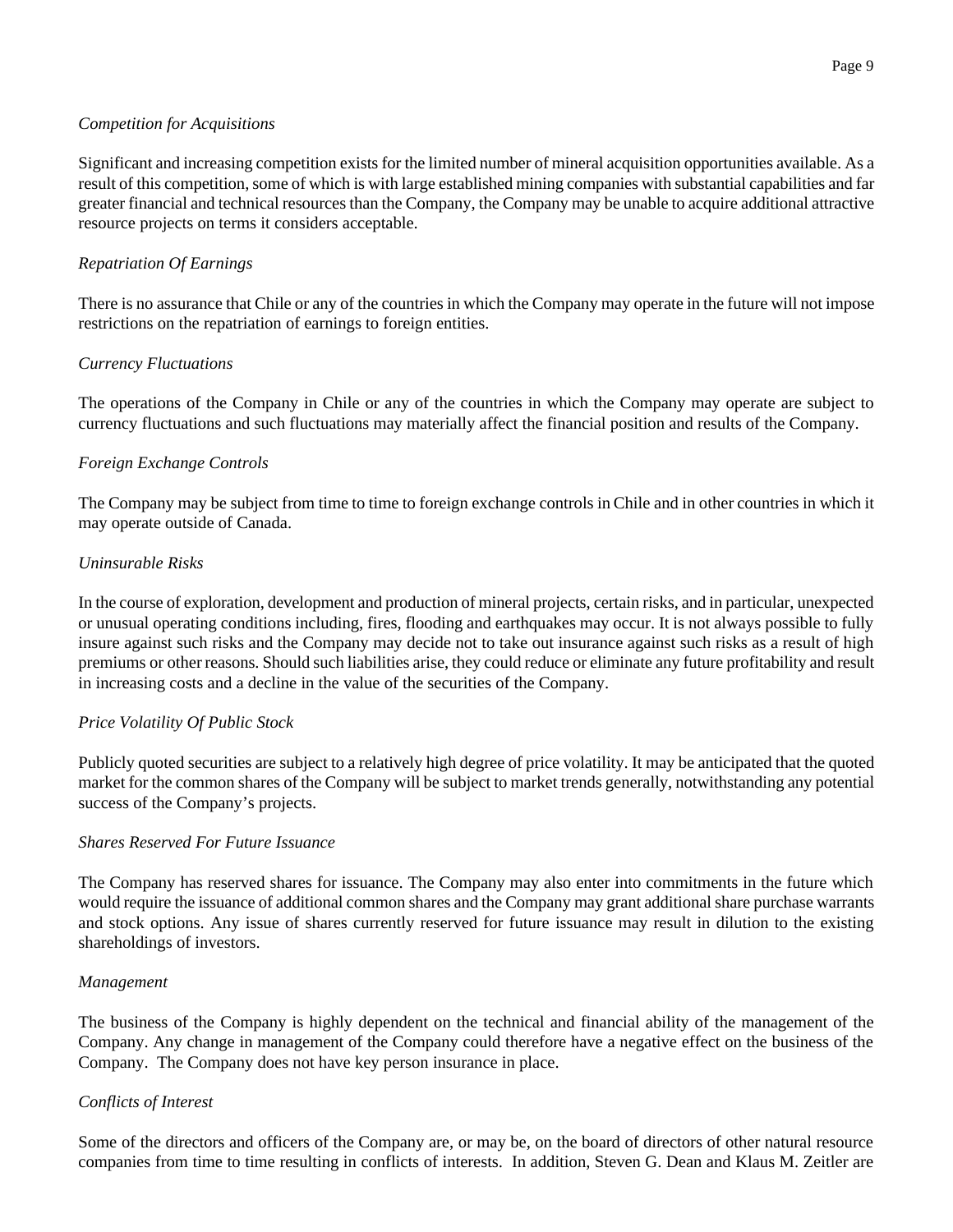directors of the Company and receive a royalty dividend on all production by MVC. There is the potential for a conflict of interest between the interest of Mr. Dean and Dr. Zeitler and the interest of the Company. These conflicts will be resolved in accordance with the governing legislation regarding conflicts of interests.

## **MATERIAL PROJECT – MINERA VALLE CENTRAL**

#### **Acquisition of Minera Valle Central**

Effective July 3, 2003, the Company acquired 100% of the outstanding shares and debt of MVC. MVC, a private Chilean company with a copper production facility near Santiago, Chile, has a contract with Codelco, to process copper tailings from the El Teniente mine in Chile through at least 2021.

Consideration for this acquisition was \$1,854,559 and the assumption of loans of \$18,145,411 due to former shareholders, of which \$16,600,000 was repaid at the time of the acquisition. The remaining loan balance of \$1,545,411 together with the acquisition price, totaling \$3,400,000, plus accrued interest, will be paid in cash or shares of Amerigo, three years after the acquisition if the average copper price is over \$0.82 per pound. Payment in cash or shares is at the option of the Company; however, if Amerigo elects to pay in shares, the vendor has the right to either receive the payment in shares at the then current market price or receive payment in cash within two years counted from the end of the three-year period plus interest at an annual rate of 5%. If the copper price is below \$0.82 per pound, the payment period will be extended to five years. Payment will be made in cash only plus interest at an annual rate of 5%.

The option to purchase MVC was originally acquired by Steven Dean and Klaus Zeitler and subsequently assigned to the Company. As consideration for the assignment of the option to the Company, Mr. Dean and Dr. Zeitler receive a royalty dividend on production paid through Amerigo International Holdings Corp. ("AIHC"). The share capital of AIHC is composed of Class A and Class B common shares. The company owns all of the issued and outstanding Class B shares of AIHC. The holders of Class A shares are not entitled to any dividend or to other participation in the profits of AIHC, except for a total royalty dividend calculated as follows:

- \$0.01 for each pound of copper produced by MVC or any successor entity to MVC if the price of copper is under \$0.80 per pound, or
- \$0.015 for each pound of copper produced by MVC or any successor entity to MVC if the price of copper is \$0.80 or more.

In the event of the liquidation, dissolution or winding-up of the Company, or other distribution of the assets of the Company among the members for the purpose of winding-up its affairs, each holder of Class A common shares will be entitled to receive in preference to and priority over any distribution to the Class B shareholders, a pro rata portion of the net present value of the royalty set out above. In all other respects, AIHC is controlled by the company and is a whollyowned subsidiary for accounting purposes.

On a consolidated basis, the Company has long term debt owed to the vendors of MVC as set out above (\$3.4 million) and had long-term debt owed to a company with which the Company has a long-term smelting contract (\$1.40 million as of December 31, 2003, and repaid fully in April, 2004) as set out below. The Company has no other debt, other than current debt incurred in the ordinary course of business.

On June 17, 2004 the Company announced the construction of a processing plant to extract molybdenum from the copper concentrate produced by MVC. Based on a report received from consulting firm Castro Ingenieria Ltda., the Company believes that molybdenum recovery from the copper concentrates is feasible, using conventional processes. Capital expenditures are expected to be approximately \$2.1 million, with commissioning in March, 2005. The capital cost is particularly low as the molybdenum plant takes advantage of some existing equipment and infrastructure recently decommissioned from the MVC plant copper circuit.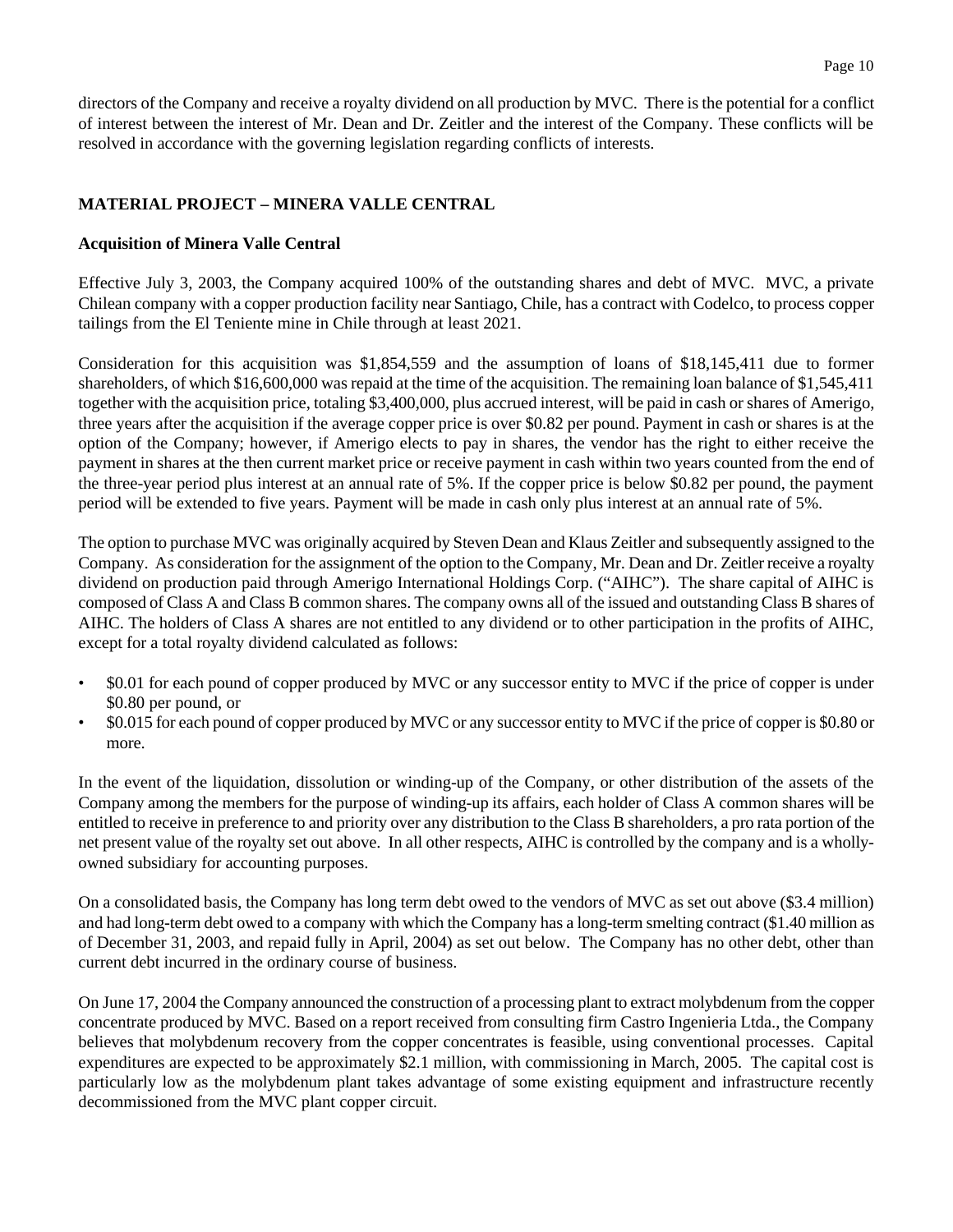### **Underlying Contracts with Codelco El Teniente**

The El Teniente concentrator tailings are currently processed by MVC pursuant to a contract originally completed in 1991 and amended in 1996 and 2002. The tailings supply contract with Codelco El Teniente runs until at least 2021. Pursuant to the amendment made in 2002, MVC negotiated a supplementary source of higher grade tailings from the Colihues tailings impoundment which could be treated at up to 10,000 tonnes per day ("tpd").

On November 12, 2004, the company announced an agreement in principle to increase the rate of agreed extraction of feed material from Colihues from 10,000 tonnes per day to 45,000 tonnes per day.

The contract with Codelco sets out that the supply of fresh El Teniente tailings is scheduled to increase to over 121,000 tpd in 2005, as set out in the following schedule, although the engineering estimates received are somewhat higher:

| Year | Tons of<br><b>Tailings</b><br>(TPD) | Copper<br>Grade<br>$(\%$ Cu T) | Tons of<br>Copper<br>(fmt) | Year | Tons of<br><b>Tailings</b><br>(TPD) | Copper<br>Grade<br>$(\%$ Cu T) | Tons of<br>Copper<br>(fmt) |
|------|-------------------------------------|--------------------------------|----------------------------|------|-------------------------------------|--------------------------------|----------------------------|
| 2001 | 94,207                              | 0.15                           | 52,632                     | 2014 | 121,685                             | 0.11                           | 48,759                     |
| 2002 | 95,129                              | 0.15                           | 52,827                     | 2015 | 121,724                             | 0.11                           | 50,140                     |
| 2003 | 110,664                             | 0.15                           | 58,982                     | 2016 | 121,878                             | 0.11                           | 47,219                     |
| 2004 | 121,677                             | 0.12                           | 52,668                     | 2017 | 122,020                             | 0.11                           | 47,858                     |
| 2005 | 121.694                             | 0.11                           | 50,289                     | 2018 | 122,049                             | 0.11                           | 46,900                     |
| 2006 | 121,709                             | 0.12                           | 52,504                     | 2019 | 122,122                             | 0.10                           | 45,922                     |
| 2007 | 121,591                             | 0.12                           | 51,123                     | 2020 | 122,122                             | 0.10                           | 44,862                     |
| 2008 | 121,539                             | 0.12                           | 52,572                     | 2021 | 122,338                             | 0.10                           | 45.679                     |
| 2009 | 121,454                             | 0.13                           | 55,113                     | 2022 | 122,338                             | 0.10                           | 44,449                     |
| 2010 | 121,468                             | 0.13                           | 55,637                     | 2023 | 122,179                             | 0.11                           | 47,794                     |
| 2011 | 121,477                             | 0.12                           | 53,746                     | 2024 | 122,157                             | 0.11                           | 50,913                     |
| 2012 | 121.617                             | 0.11                           | 49.667                     | 2025 | 111.574                             | 0.11                           | 43,068                     |
| 2013 | 121,606                             | 0.11                           | 48,381                     |      |                                     |                                |                            |

# **FUTURE FRESH TAILINGS PROJECTION TABLE**

Codelco El Teniente has agreed to provide a total of 1,063,480 tonnes of fine copper for the period from January 1, 2001 to December 31, 2021. If the total copper content during the period falls below that amount by more than 10%, the term of the contract shall be extended by the proportion corresponding to the fine copper deficit exceeding such 10%. Otherwise, the contract terminates on December 31, 2021.

With respect to fresh tailings, a royalty is payable under a formula that considers both the price of copper and the copper content in the tailings. No royalties are payable if the copper price is below \$0.80 per pound (for copper content in tailings between 0.09% and 0.1499%); if the copper price is between \$0.80 and \$0.95 the royalty varies on a sliding scale from 0 to 10%; if the copper price is between \$0.95 and \$1.30 the royalty is 10%; and if the copper price is \$1.30 or higher, the maximum royalty of 13.5% is payable.

MVC will pay a royalty for production from Colihues on a similar basis to the existing royalty arrangement for fresh tailings material, with the exception that a 3% royalty will be payable at copper prices below \$0.80 per pound, and increasing on a sliding scale, capped at 15% if the copper price is \$1.35 per pound or higher.

Molybdenum production will attract a royalty of a flat 10% of net revenue from molybdenum.

Royalty payments are priced at the average published price for the third month following delivery, and invoiced by El Teniente on a monthly basis within the first 30 days of the third month following the month of delivery of the tailings.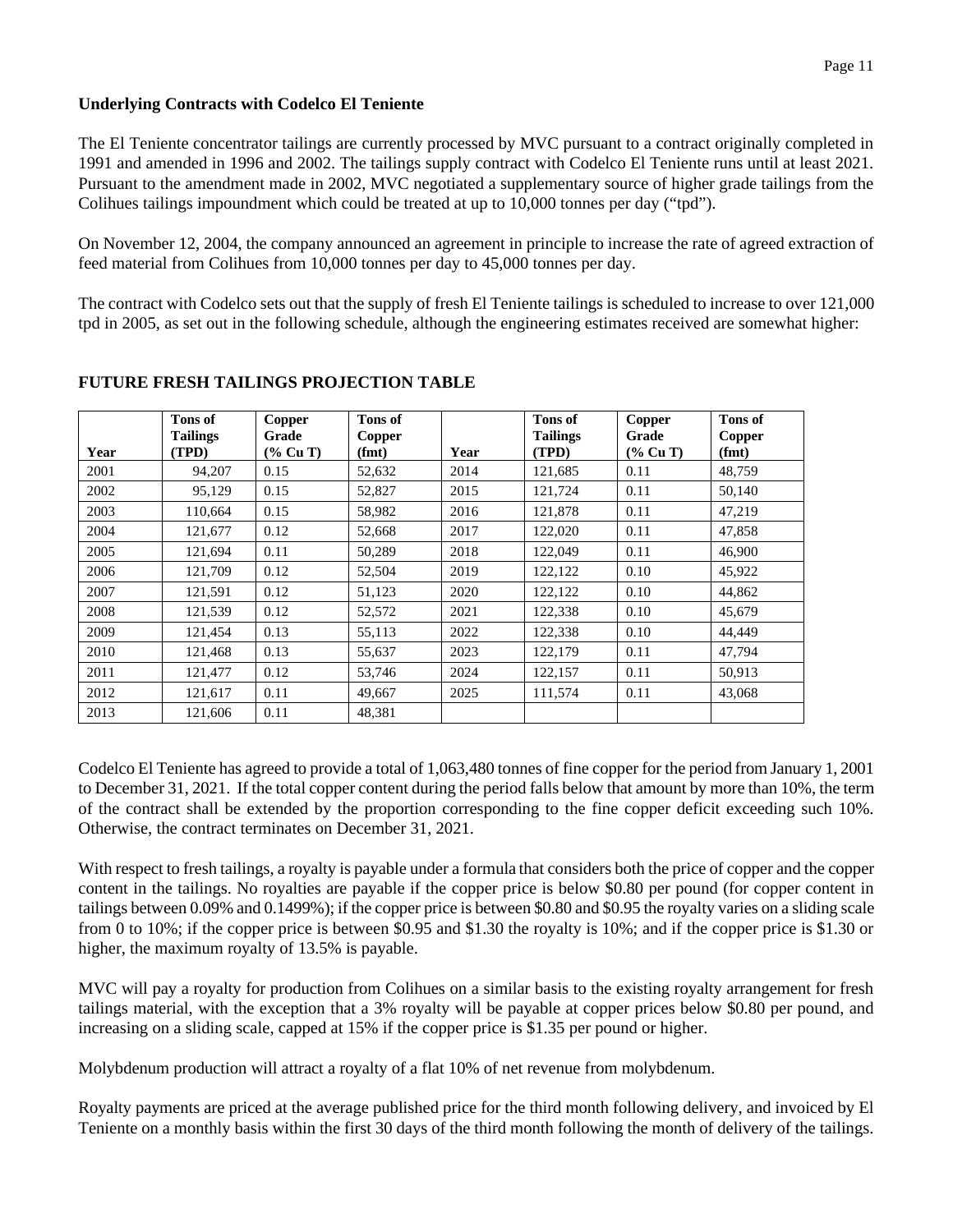### **Concentrate Sales Agreement with Empresa Nacional de Mineria**

All concentrate produced by the MVC operation is processed under smelting contracts with Empresa Nacional de Mineria ("Enami").

During 2004, with respect to the first 33,600 tonnes of concentrate production per year, the contract with Enami provided for customary terms and conditions with a current treatment charge of \$78 per tonne of concentrate and a refining charge of \$0.078 per pound of contained copper, and an increase in refining charges equal to 10% of the copper price over \$1.00 per pound. The balance of production was to be sold on the basis of a spot contract that has lower refining and treatment charges. Under price support agreements made between 1998 and 2002, Enami provided loans to MVC, of which approximately \$2.36 million was outstanding at the time of acquisition and of which \$1.40 million was outstanding at December 31, 2003. The loan was repaid in April, 2004.

The contract was renegotiated for 2005 such that all concentrate will be sold under a single contract. This contract provides for a treatment charge of \$120 per tonne of concentrate, a refining charge of \$0.12 per pound of contained copper, and an increase in refining charges equal to 10% of the copper price over \$1.00 per pound. This contract will be in effect until the end of 2008, but the treatment and refining charges will be adjusted annually based on prevailing market terms.

## **Minera Valle Central Operations**

The following is the summary of a technical report prepared by AMEC International (Chile) S.A. dated May, 2003. The full report may be found with the Company's filings at www.sedar.com and is incorporated by reference.

Amerigo Resources Ltd. (Amerigo) is arranging to purchase MVC. MVC is a private Chilean company that extracts copper from tailings discharged from Codelco's El Teniente concentrators. The tailings are then returned to El Teniente's tailings disposal system. AMEC International (Chile) S.A. (AMEC) was contracted by Amerigo to provide a review of the past and future operation of MVC.

MVC has a tailings supply contract with El Teniente expiring in 2021. It has also negotiated a supplementary source of higher grade tailings from the Colihues tailings impoundment. MVC plans to treat 10,000 tpd of tailings from Colihues, mixed with the fresh tailings from El Teniente. El Teniente currently supplies approximately 90,000 tpd of fresh tailings and this is scheduled to increase to 126,000 tpd in 2004 and to 130,000 tpd from 2005 on completion of its expansion program.

AMEC's scope and hence also this report covers the technical and production aspects of the present and potential future operation. Legal, specific tax issues and economic analysis are not covered.

MVC's operation is located in Region VI in central Chile, approximately 8 km east of the city of Rancagua. The site is 36 km west of the El Teniente mine and adjacent to the Colihues tailings impoundment. The Colihues impoundment was used from 1977 to 1987, El Teniente now deposits its tailings in the Carén impoundment that is 50 km east of the MVC site.

MVC first started recovering copper by reprocessing El Teniente tailings in 1992. The plant was expanded in 1997 and the current design capacity is 100,000 tpd.

El Teniente has been in operation since 1904 and is the world's largest underground copper mine. Current production is around 90,000 tpd of ore (although it has been as high as 100,000 tpd) at an average grade of 1.16 %Cu. El Teniente has reported more than 3 billion tonnes in reserves and at the expanded production rate of 130,000 tpd of ore has more than 60 years life remaining. El Teniente has provided its production plan that shows it will produce 1,139 million tonnes of tailings over the next 25 years at an average grade of 0.112 %CuT (Total Copper) and 0.03 % Soluble Cu. AMEC recommends that the tonnage forecast be discounted by 3.5%. This will not significantly affect MVC's production.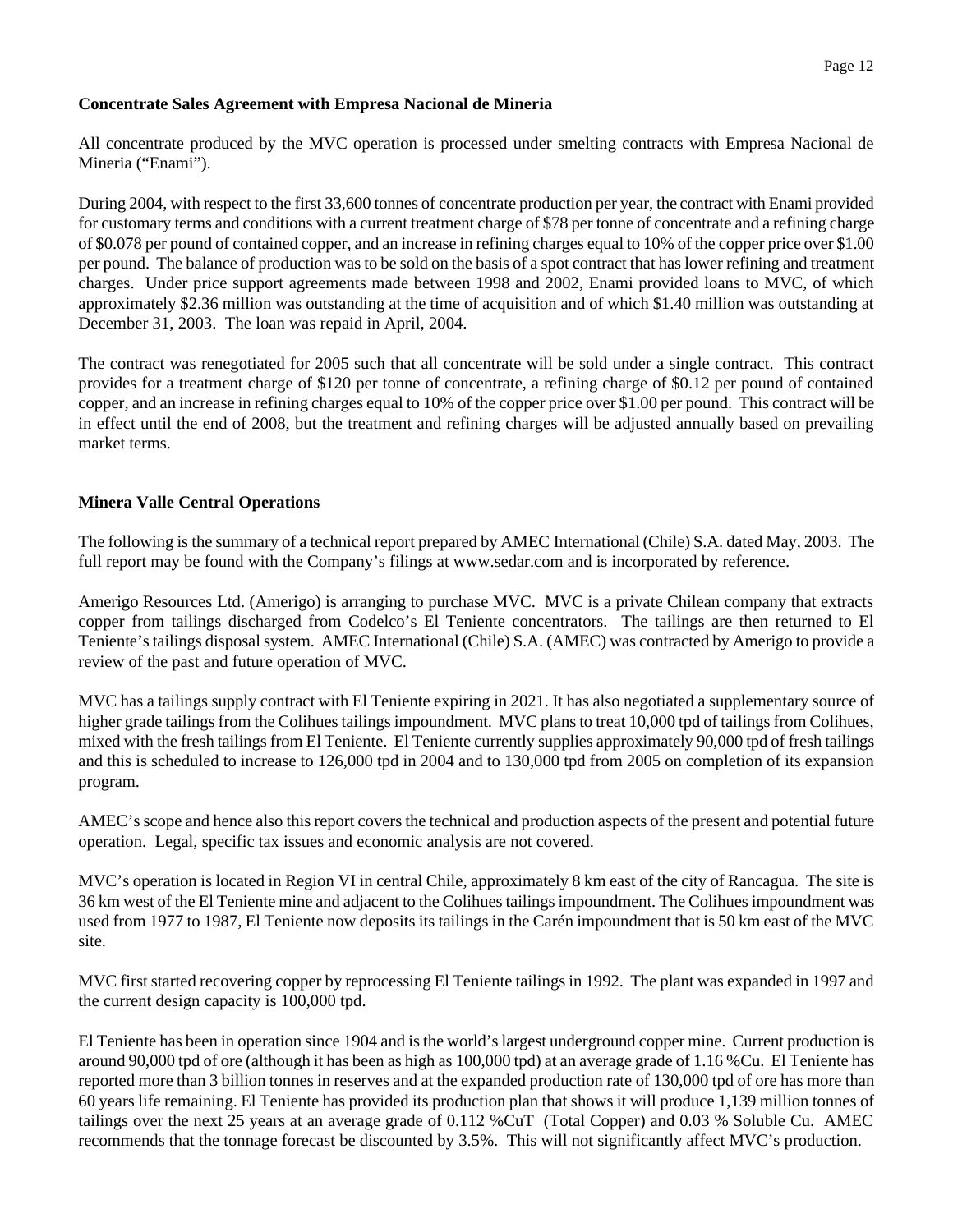Production records from El Teniente indicate that there are 213 million tonnes of tailings in the Colihues impoundment at an average grade 0.26 %CuT. This represents a potentially significant additional supply of high grade tailings for MVC.

MVC plans to extract the tailings from the Colihues impoundment using a dredge pumps on floating platforms. Pilot dredging trials have been carried out where up to 4,000 tpd of tailings were extracted at a sulphide copper grade of 0.2% Cu.

The existing MVC process plant is well designed and maintained and is in good condition. In 2002 it produced 10,650 tonnes of copper in concentrate. AMEC has estimated that the plant could produce 12,160 tonnes per annum of copper in concentrate from the expanded El Teniente production (122,000 tpd at 0.12% total copper). No plant modifications would be required.

AMEC has estimated (at rough order of magnitude level) that improvements to the primary classification and flotation sections of the plant plus the installation of a circuit to reprocess rougher tailings could potentially increase production to 15,490 tpa of copper in concentrate at a capital cost of \$3 million. The treatment of 10,000 tpd of Colihues tailings would increase production to an estimated 19,470 tpa of copper in concentrate at an additional cost of \$4.7 million.

MVC reported total cash operating costs to cathode of  $62.7\phi$  per pound for 2002. AMEC reviewed these costs and considers them reasonable. At the expanded production levels indicated above, AMEC has estimated the following operating costs.

- 12,160 tpa Cu in concentrate,  $58.2¢/lb$ .
- 15,490 tpa Cu in concentrate,  $53.4¢$ /lb.
- 19,470 tpa Cu in concentrate,  $52.2¢/lb$ .

An environmental review was carried out. The MVC plant was put into operation before the current environmental regulations were enacted. It was not required to obtain an environmental permit at that time. However, for any planned expansion the entire plant must be submitted for approval. AMEC held discussions with the local environmental authority. The required permits can be obtained through the submission of an Environmental Impact Statement. This is a less exacting document than an Environmental Impact Assessment. Approval has already been received from the environmental authority (CONAMA) to treat Colihues tailings, however, approval will also be required from the National Service for Geology and Mining (SERNAGEOMIN) regarding stability aspects of the dam.

# **DIVIDENDS**

## **Dividends**

The Company has not paid any dividends on its common shares. The Board of Directors of the Company has not yet determined a dividend policy but consideration for such a policy will be given during 2005. Any decision to pay dividends on common shares in the future will be made by the Board of Directors on the basis of the earnings, financial requirements and other conditions existing at such time.

## **DESCRIPTION OF CAPITAL STRUCTURE**

## **General Description of Capital Structure**

The authorized share capital of the Company consists of an unlimited number of common shares. As at March 28, 2005, 70,934,784 common shares of the Company were issued and outstanding as fully paid and non-assessable shares.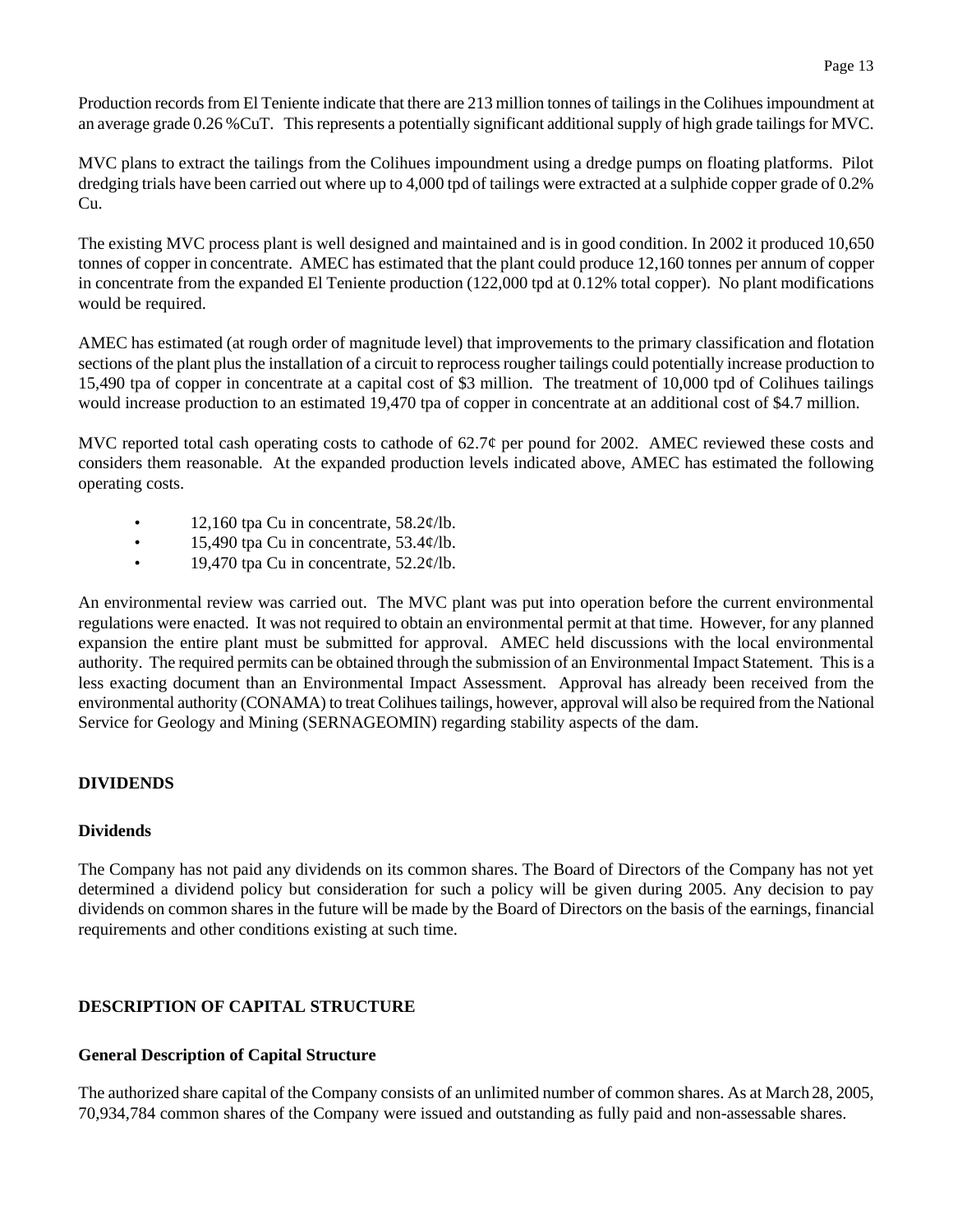The holders of the common shares are entitled to receive notice of and to attend and vote at all meetings of the shareholders of the Company and each common share confers the right to one vote in person or by proxy at all meetings of the shareholders of the Company. The holders of the common shares, subject to the prior rights, if any, of the holders of any other class of shares of the Company, are entitled to receive such dividends in any financial year as the board of directors of the Company may by resolution determine. In the event of the liquidation, dissolution or winding-up of the Company, whether voluntary or involuntary, the holders of the common shares are entitled to receive, subject to the prior rights, if any, of the holders of any other class of shares of the Company, the remaining property and assets of the Company.

The Company has a stock option plan pursuant to which the directors of the Company are authorized to grant options to directors, officers, employees and consultants of the Company and its subsidiaries on up to 6,347,367 common shares (being 10% of the issued and outstanding common shares at June 17, 2004). As at March 28, 2005, the following options were outstanding under the stock option plan:

| <b>Number of Options/Shares</b> | <b>Expiry Date</b> | <b>Exercise Price</b> |
|---------------------------------|--------------------|-----------------------|
| 340,000                         | April 2, 2008      | Cdn\$0.36             |
| 760,000                         | October 15, 2008   | Cdn \$1.23            |
| 75,000                          | May 11, 2009       | Cdn \$1.55            |
| 150,000                         | October 5, 2009    | Cdn \$2.00            |
| 1,185,000                       | January 7, 2010    | Cdn \$1.60            |

As at March 28, 2005, the Company had outstanding warrants to acquire common shares of the Company as follows:

| <b>Number of Warrants/Shares</b> | <b>Expiry Date</b> | <b>Exercise Price</b> |
|----------------------------------|--------------------|-----------------------|
| 190.250                          | April 16, 2005     | Cdn \$0.32            |
| 14.744.053                       | June 18, 2005      | Cdn \$0.70            |

#### **MARKET FOR SECURITIES**

#### **Trading Price and Volume**

The Company's shares are listed for trading through the facilities of the TSX under the symbol "ARG". During the year ended December 31, 2004 and the month ended January 31, 2005, the Company's shares traded as follows:

| Month            | <b>Volume (Daily average)</b> | High (Cdn\$) | Low (Cdn\$) |
|------------------|-------------------------------|--------------|-------------|
| February 2005    | 568,895                       | 2.75         | 1.99        |
| January 2005     | 218,285                       | 2.10         | 1.60        |
| December 2004    | 131,765                       | 2.01         | 1.60        |
| November 2004    | 138,981                       | 2.14         | 1.87        |
| October 2004     | 209,657                       | 2.15         | 1.83        |
| September 2004   | 355,104                       | 2.05         | 1.48        |
| August 2004      | 141,890                       | 1.79         | 1.48        |
| <b>July 2004</b> | 162,245                       | 1.99         | 1.58        |
| June 2004        | 177,245                       | 2.00         | 1.46        |
| May 2004         | 269,609                       | 1.80         | 1.30        |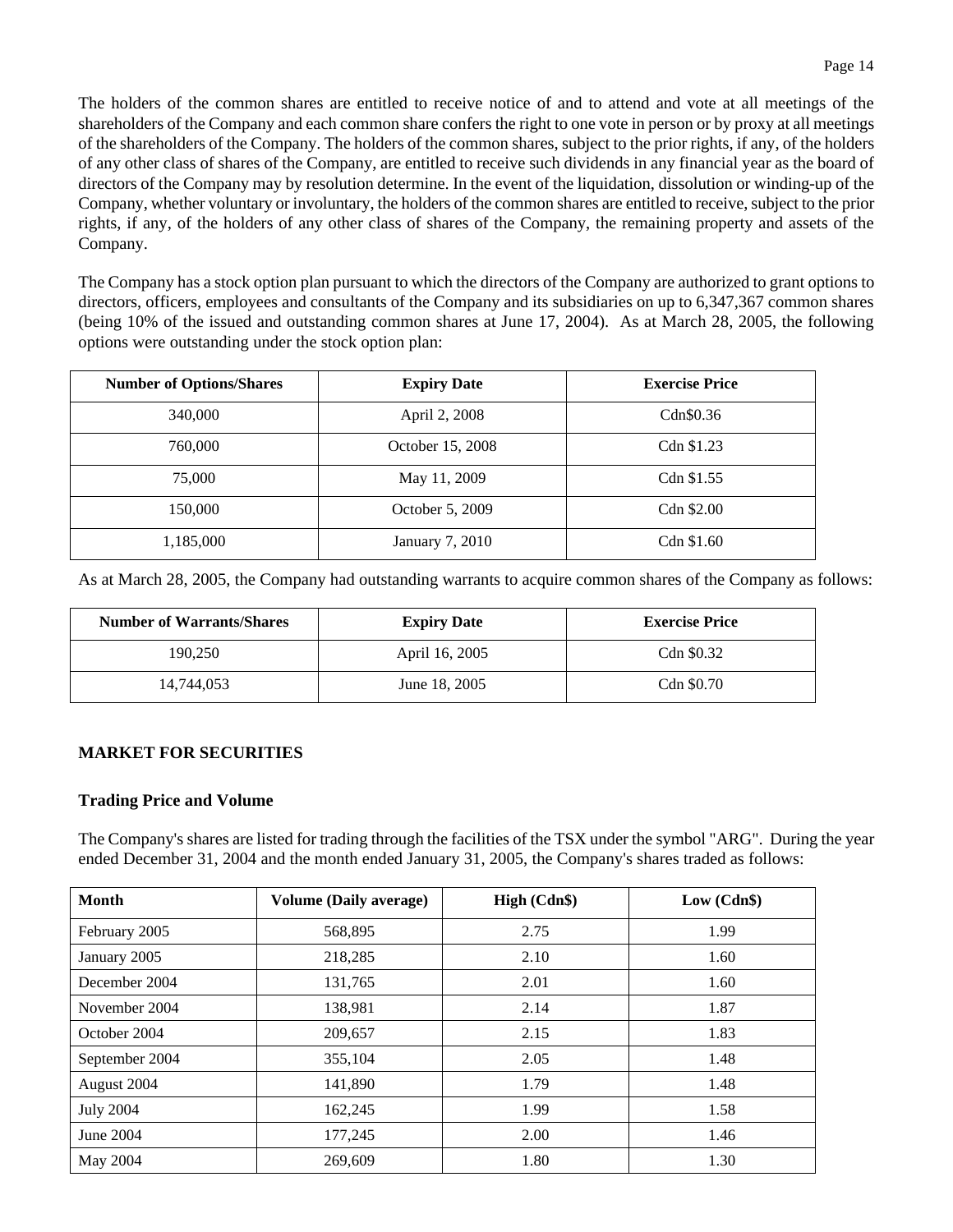| Month         | <b>Volume (Daily average)</b> | High (Cdn\$) | Low (Cdn\$) |
|---------------|-------------------------------|--------------|-------------|
| April 2004    | 105,072                       | 2.05         | 1.40        |
| March 2004    | 441,474                       | 2.35         | 1.91        |
| February 2004 | 221,945                       | 2.40         | 1.70        |
| January 2004  | 293,995                       | 2.27         | 1.70        |

## **Escrowed Securities**

| <b>Designation of Class</b> | <b>Number of Securities in Escrow</b> | <b>Percentage of Class</b> |
|-----------------------------|---------------------------------------|----------------------------|
| <b>Common Shares</b>        | 42.216                                | 0.06%                      |

The escrowed securities are held by the Company's transfer agent on behalf of former officers and directors of the Company. The securities can only be released with the consent of the TSX, which requires an application by the Company. The Company has no present intention of making such an application.

### **DIRECTORS AND OFFICERS**

### **Name, Occupation and Security Holding**

The name, municipality of residence, positions held with the Company, and principal occupation of each director, officer and executive officer of the Company within the five preceding years as at the date of this Annual Information Form, is as follows:

| <b>Name, Municipality</b><br>of Residence, and          |                                                     | <b>Period of Service</b>          | Number of        |
|---------------------------------------------------------|-----------------------------------------------------|-----------------------------------|------------------|
| <b>Position with the</b><br><b>Principal Occupation</b> |                                                     | as a Director or                  | Shares and %     |
| Company                                                 | within the five preceding years                     | <b>Officer</b>                    | of Class         |
| <b>Steven G. Dean</b>                                   | Chairman of the Company, formerly President and a   | April 2003 to                     | 2,655,167        |
| West Vancouver, B.C.                                    | Director of Teck Cominco Limited (1999-July         | Present                           | common           |
| Chairman & Director                                     | 2002), Founder and Chief Executive Officer of       | Class III Director <sup>(3)</sup> | shares, or       |
|                                                         | PacMin Mining Corporation Limited (1995-1999)       |                                   | 3.74%            |
|                                                         |                                                     |                                   |                  |
| Klaus M. Zeitler                                        | President of the Company and formerly Senior Vice   | April 2003 to                     | 2,265,417        |
| West Vancouver, B.C.                                    | President of Teck Cominco Limited (1997–2002),      | Present                           | common shares,   |
| President & Director                                    | Director of Teck Corp. (1981–1997) and Cominco      | Class II Director <sup>(2)</sup>  | or 3.19%         |
|                                                         | Limited (1986-1996)                                 |                                   |                  |
|                                                         |                                                     |                                   |                  |
| <b>Sidney Robinson</b>                                  | Corporate Director and Consultant; until January 1, | May 2003 to Present               | 390,000 common   |
| Toronto, Ontario                                        | 2004, Senior Partner of Torys LLP, Toronto.         | Class III Director <sup>(3)</sup> | shares, or 0.55% |
| <b>Independent Director</b>                             |                                                     |                                   |                  |
| <b>Robert Gayton</b>                                    | Chartered Accountant; financial consultant to the   | August 2004 to                    | Nil              |
| West Vancouver, BC                                      | mineral exploration and technology industries since | Present                           |                  |
| <b>Independent Director</b>                             | 1990.                                               | Class I Director <sup>(1)</sup>   |                  |
|                                                         |                                                     |                                   |                  |
| <b>Ruston Goepel</b>                                    | Senior Vice President of Raymond James Ltd.;        | August, 2004 to                   | 100,000 common   |
| Vancouver, BC                                           | formerly founding partner and CEO of Goepel         | Present                           | shares, or 0.14% |
| <b>Independent Director</b>                             | Shields & Partners.                                 | Class II Director                 |                  |
|                                                         |                                                     |                                   |                  |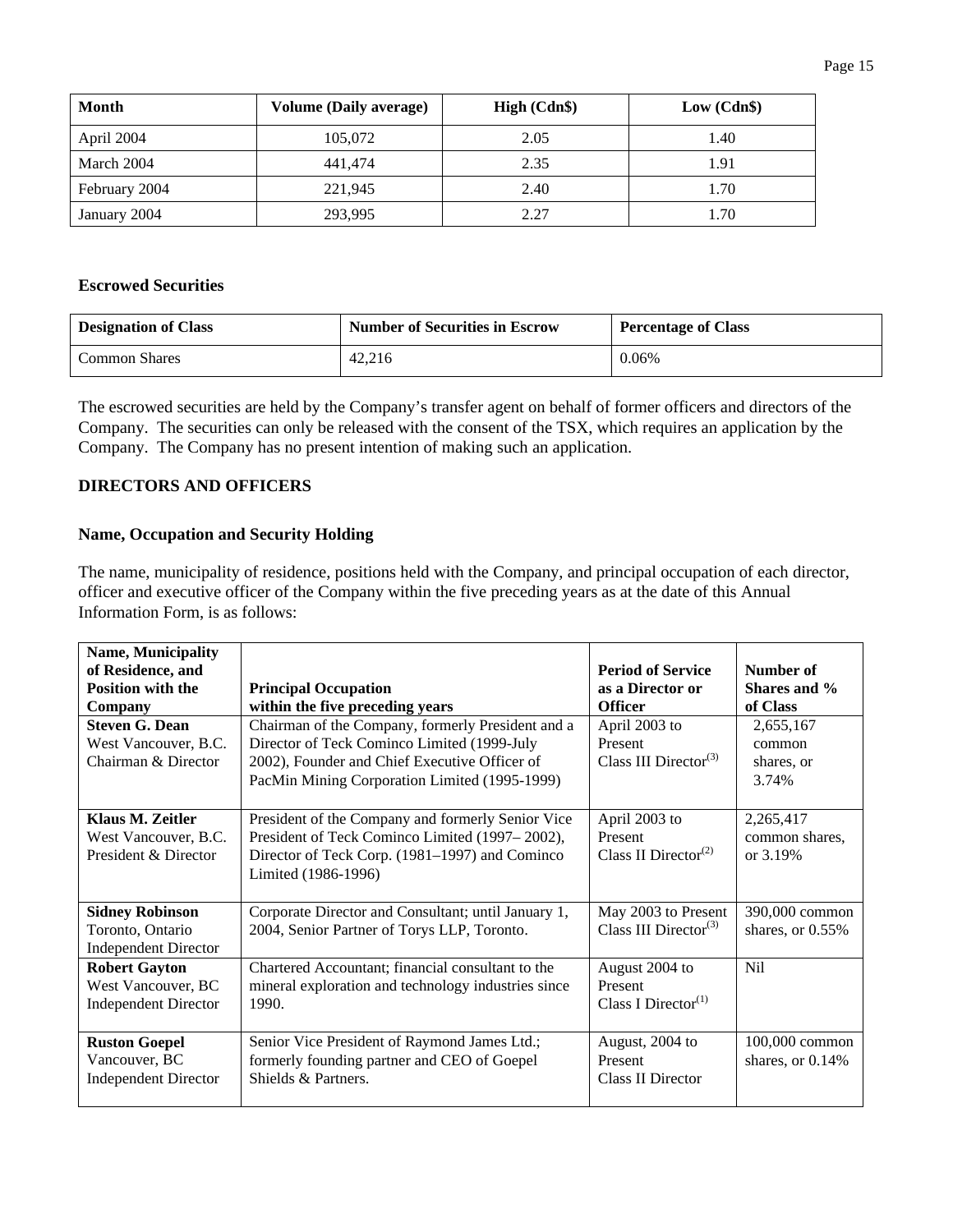| <b>Name, Municipality</b><br>of Residence, and<br><b>Position with the</b><br>Company<br><b>Jeffrey Giesbrecht</b><br>Vancouver, B.C.<br>Corporate Secretary | <b>Principal Occupation</b><br>within the five preceding years<br>Corporate and mining lawyer, Secretary of the<br>Company, General Counsel to Western Silver<br>Corporation from 1998 to present.             | <b>Period of Service</b><br>as a Director or<br><b>Officer</b><br>March 2003 to<br>Present | Number of<br>Shares and %<br>of Class<br>Nil. |
|--------------------------------------------------------------------------------------------------------------------------------------------------------------|----------------------------------------------------------------------------------------------------------------------------------------------------------------------------------------------------------------|--------------------------------------------------------------------------------------------|-----------------------------------------------|
| <b>Aurora Davidson</b><br>Vancouver, B.C.<br><b>Chief Financial Officer</b>                                                                                  | Certified General Accountant; BSc in Business<br>Administration from Alliant International University<br>in San Diego, California. Chief Financial Officer to<br>mineral exploration and technology companies. | December 2003 to<br>Present                                                                | N <sub>i</sub>                                |

(1) Class I directors have been elected to a term expiring after the Company's annual general meeting to be held in 2007.

(2) Class II directors have been elected to a term expiring after the Company's annual general meeting to be held in 2005.

(3) Class III directors have been elected to a term expiring after the Company's annual general meeting to be held in 2006.

**Steven G. Dean** is a Fellow of the Institute of Chartered Accountants of Australia, a Fellow of the Australasian Institute of Mining and Metallurgy and a Member of the Canadian Institute of Mining, Metallurgy and Petroleum. He has extensive experience in mining, most recently as President of Teck Cominco Limited to July, 2002. He has also been Executive Director and Chief Financial Officer of Normandy Mining Ltd. from 1987 to 1994, and Chairman and Chief Executive Officer of PacMin Mining Corporation from 1995 to 1999. Both of these latter companies traded on the Australian Stock Exchange.

**Klaus M. Zeitler** received a Ph.D. in Economic Planning in Germany in 1967, and has been active in the mining industry ever since, most recently as Senior Vice President of Teck Cominco Limited from March, 1997 to November, 2002. He was also President and CEO of Inmet Mining Corp. from 1986 to 1996, and has been a director of Western Silver Corporation (TSX-WTC) since September, 2000. In addition to the above, Dr. Zeitler was Chairman and a director of Minnova from 1992 to 1993, and a director of Mount Isa Mines (MIM) in Australia and a director of Norddeutsche Affinerie AG (NA) in Germany.

**Sidney Robinson** was a senior partner at Torys LLP where he practiced corporate and mining law for over 30 years until he retired at the end of July 2004. He provided strategic and legal advice with respect to acquisitions, developments and financings to senior management and boards of directors of a number of Canadian and international mining companies. He sits on the boards of directors of a number of public and private corporations and has many years experience as a director of mining companies in Canada and in the United States.

**Robert J. Gayton,** F.C.A., graduated from the University of British Columbia in 1962 with a Bachelor of Commerce and in 1964 earned the chartered accountant (C.A.) designation while at Peat Marwick Mitchell. Dr. Gayton joined the Faculty of Business Administration at the University of British Columbia in 1965, beginning 10 years in the academic world, including time at the University of California, Berkeley, earning a Ph.D. in Business. Dr. Gayton rejoined Peat Marwick Mitchell in 1974 and became a partner in 1976 where he provided audit and consulting services to private and public company clients for 11 years. Dr. Gayton has directed the accounting and financial matters of public companies in the resource and non-resource fields since 1987. Dr. Gayton is a director of several public companies.

**Ruston Goepel** is Senior Vice President at Raymond James Ltd. He entered the investment business in 1968 specializing in institutional sales with Ryan Investments and Pemberton Securities Ltd. In 1989 he was a founding partner and CEO of Goepel Shields & Partners, a national securities dealer which was acquired by Raymond James Inc. -the 8th largest U.S. brokerage firm- in January 2001. Mr. Goepel is Chairman of the Business Council of British Columbia and a Director and Chairman of the Nominating and Governance Committee of the Vancouver 2010 Olympic Organizing Committee. Mr. Goepel is a past member of the Executive Committee of the Investment Dealers Association of Canada and a Past Governor of the Vancouver Stock Exchange. He is also a Director of a number of Canadian companies. Mr. Goepel was the recipient of the Queen's Jubilee Medal for Business Leadership and Community Service.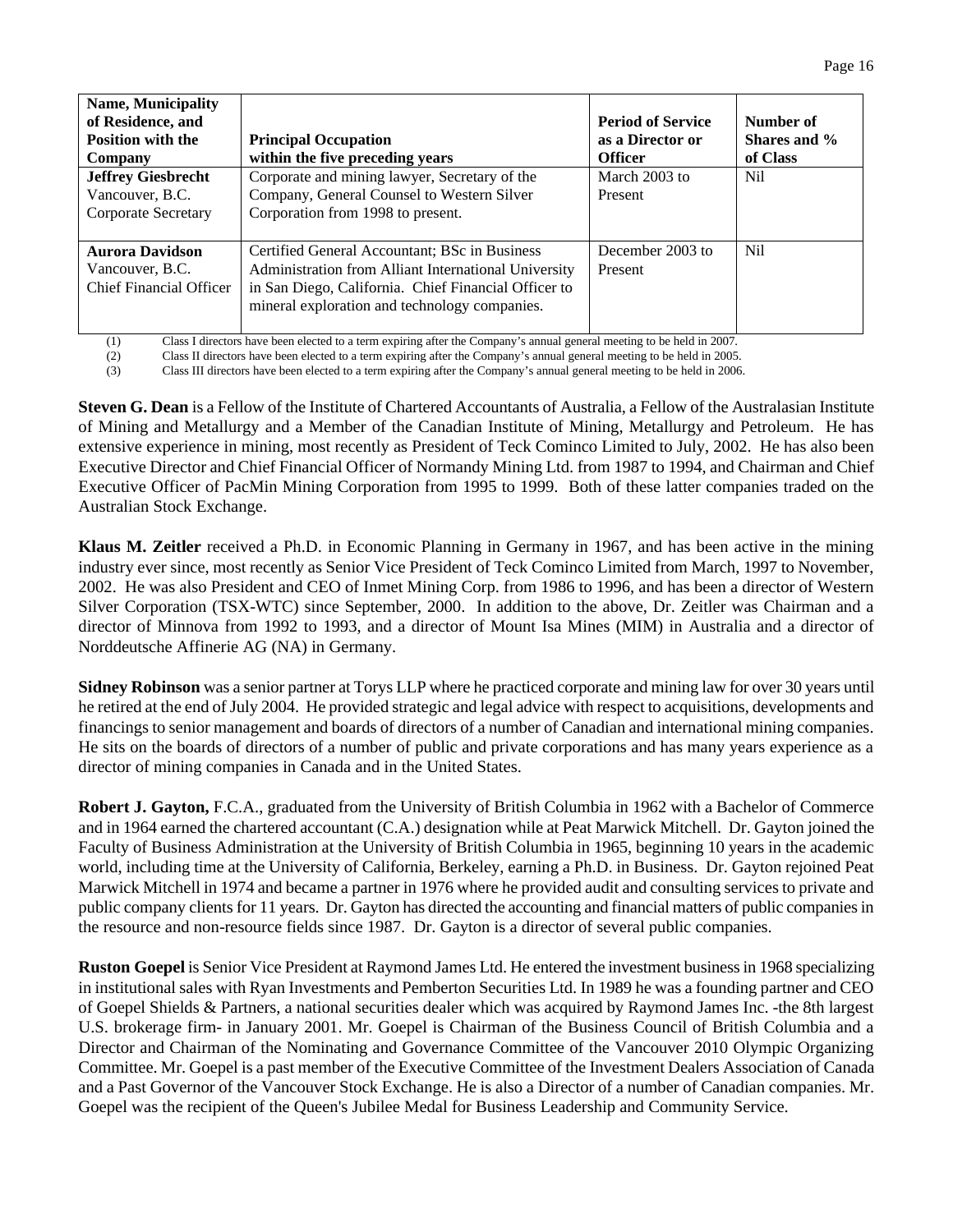**Jeffrey Giesbrecht** is a member of the Law Society of British Columbia. He received a degree in Geological Engineering (Geophysics) in 1989, and has practiced corporate, mining and securities law since 1994. In addition to his role as Secretary of the Company, Mr. Giesbrecht is Vice-president, Legal to Western Silver Corporation.

**Aurora Davidson** holds a Certified General Accountant designation from the Certified General Accountants Association of British Columbia (2003) and a BSc in Business Administration from Alliant International University in San Diego, California (1990). Ms. Davidson has over 15 years of experience in financial and general business management having assisted private and public companies in the roles of Chief Financial Officer, Vice-president, Finance and Corporate Controller within the mineral exploration and technology sectors.

#### Directors' Term

In accordance with the Articles of the Company, Directors are elected for three year terms, or until his or her successor is elected or appointed, unless his or her office is earlier vacated in accordance with the Articles of the Company or with the provisions of the *Business Corporations Act* (British Columbia).

Directors are divided into Class I, Class II, and Class III with terms expiring at the Annual General Meeting in 2005, 2006 and 2007, respectively.

#### Control of Securities

As at March 28 , 2005, the directors and executive officers of the Company as a group beneficially owned, directly or indirectly, or exercised control or direction over, an aggregate of 5,410,584 common shares of the Company, representing approximately 7.64% of the issued and outstanding common shares of the Company. In addition, the director and executive officers of the Company as a group held incentive stock options and warrants for the purchase of an aggregate of 4,453,418 common shares in the capital of the Company, which options and warrants are exercisable at between Cdn\$0.32 and Cdn\$2.00 per common share and expire between April 16, 2005 and January 7, 2010.

#### **Committees of the Board of Directors**

The committees of the board of directors of the Company and the directors serving on each of the committees are described below:

#### *Audit Committee*

The members of the Company's audit committee are Robert Gayton (Chairman), Sidney Robinson and Ruston Goepel, all of whom are independent directors. The audit committee oversees the Company's financial reporting obligations, financial system and disclosures. It reviews the annual financial statements, monitors and assesses the integrity of the Company's internal control systems, meets with the Company's auditors and liaises between the board of directors and the auditors.

#### *Nomination Committee*

The members of the Company's nomination committee are Ruston Goepel (Chairman), Sidney Robinson and Robert Gayton, all of whom are independent directors. This committee is responsible for reviewing the performance of the Company's CEO, CFO and COO, the Board as a whole, and individual directors. The committee also oversees the orientation program for new recruits to the Board. In its report to the Board of Directors, the committee recommends nominees for election to the Board of Directors and from time to time recommends candidates to fill Board vacancies and newly created Director positions.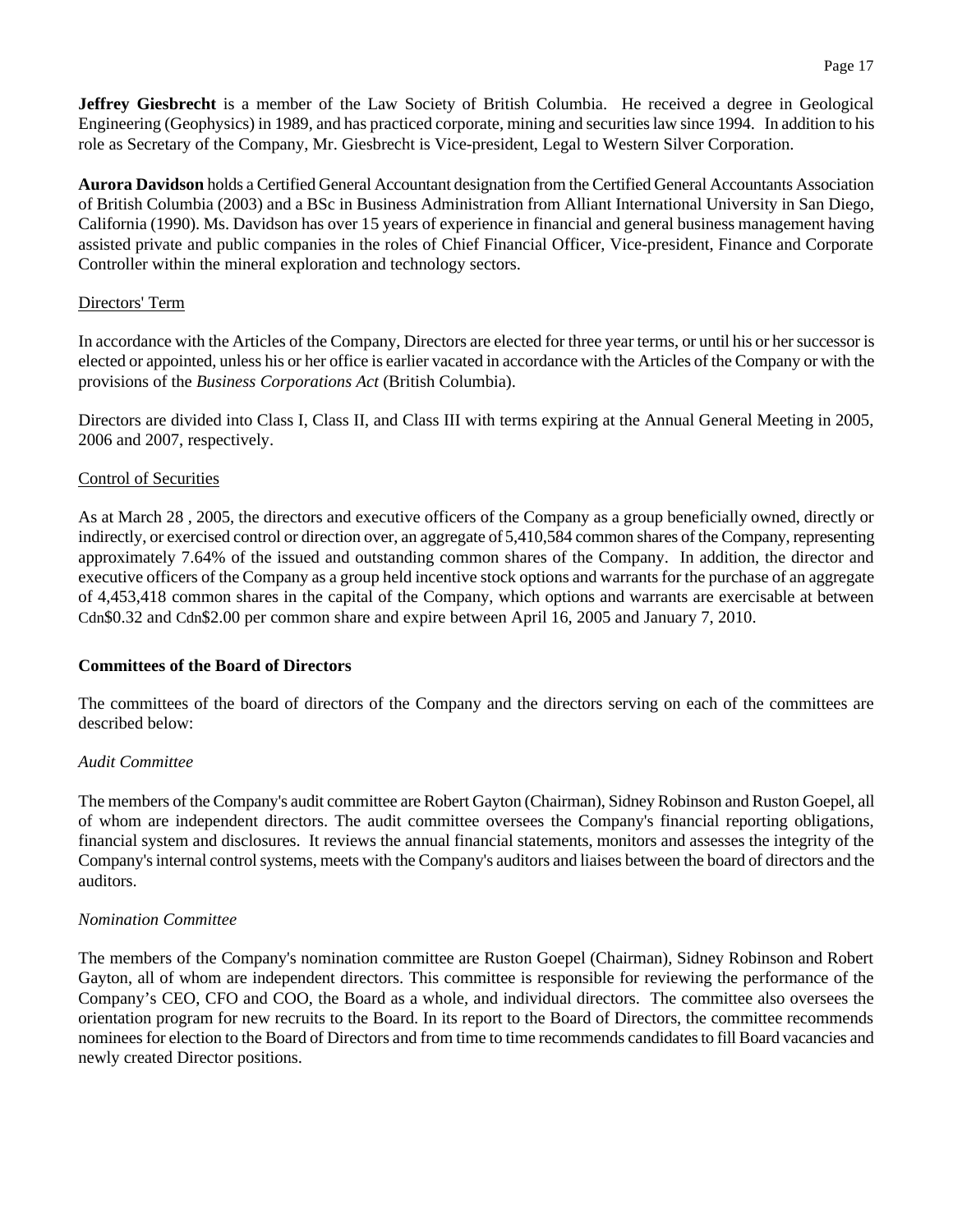#### *Compensation Committee*

The members of the Company's compensation and nomination committee are Sidney Robinson (Chairman), Ruston Goepel and Robert Gayton, all of whom are independent directors. This committee is responsible for determining the compensation to be paid to the Company's executive officers and for reviewing the corporate goals and objectives of the executive officers.

#### *Corporate Governance*

The Board of Directors has approved a Corporate Governance Charter which provides that all members of the board are responsible for corporate governance matters. Accordingly, the Board as a whole is responsible for developing and implementing the Company's approach to corporate governance, including reviewing and adopting an insider trading policy. The Board's corporate governance mandate includes responsibility to develop, implement and monitor the Company's environmental and safety practices.

#### **Cease Trade Orders, Bankruptcies, Penalties or Sanctions**

Robert Gayton and Jeffrey Giesbrecht were directors or officers of Newcoast Silver Mines Ltd. at the date of a Cease Trade Order issued by the British Columbia Securities Commission on September 30, 2003 and by the Alberta Securities Commission on October 31, 2003 for failure to file financial statements. The orders were revoked on October 23, 2003 and March 25, 2004 respectively.

Other than as disclosed above, none of the Company's directors or executive officers or any shareholder holding a sufficient number of securities of the Company to affect materially the control of the Company:

- (a) is, as at the date of this AIF or has been, within the ten years before the date of this AIF, a director or executive officer of any company, that while that person was acting in that capacity;
	- (i) was the subject of a cease trade or similar order or an order that denied the relevant company access to any exemption under securities legislation, for a period of more than 30 consecutive days;
	- (ii) was subject to an event that resulted, after the director or executive officer ceased to be a director or executive officer, in the company being the subject of a cease trade or similar order or an order that denied the relevant company access to any exemption under securities legislation, for a period of more than 30 consecutive days; or
	- (iii) within a year of that person ceasing to act in that capacity, became bankrupt, made a proposal under any legislation relating to bankruptcy or insolvency or was subject to or instituted any proceedings, arrangement or compromise with creditors or had a receiver, receiver manager or trustee appointed to hold its assets; or
	- (b) has, within the ten years before the date of this AIF, become bankrupt, made a proposal under any legislation relating to bankruptcy or insolvency, or become subject to or instituted any proceedings, arrangement or compromise with creditors, or had a receiver, receiver manager or trustee appointed to hold the assets of the director, officer or shareholder.

#### **Conflicts of Interest**

Certain of the Company's directors and officers serve or may agree to serve as directors or officers of other reporting companies or have significant shareholdings in other reporting companies and, to the extent that such other companies may participate in ventures in which the Company may participate, the directors of the Company may have a conflict of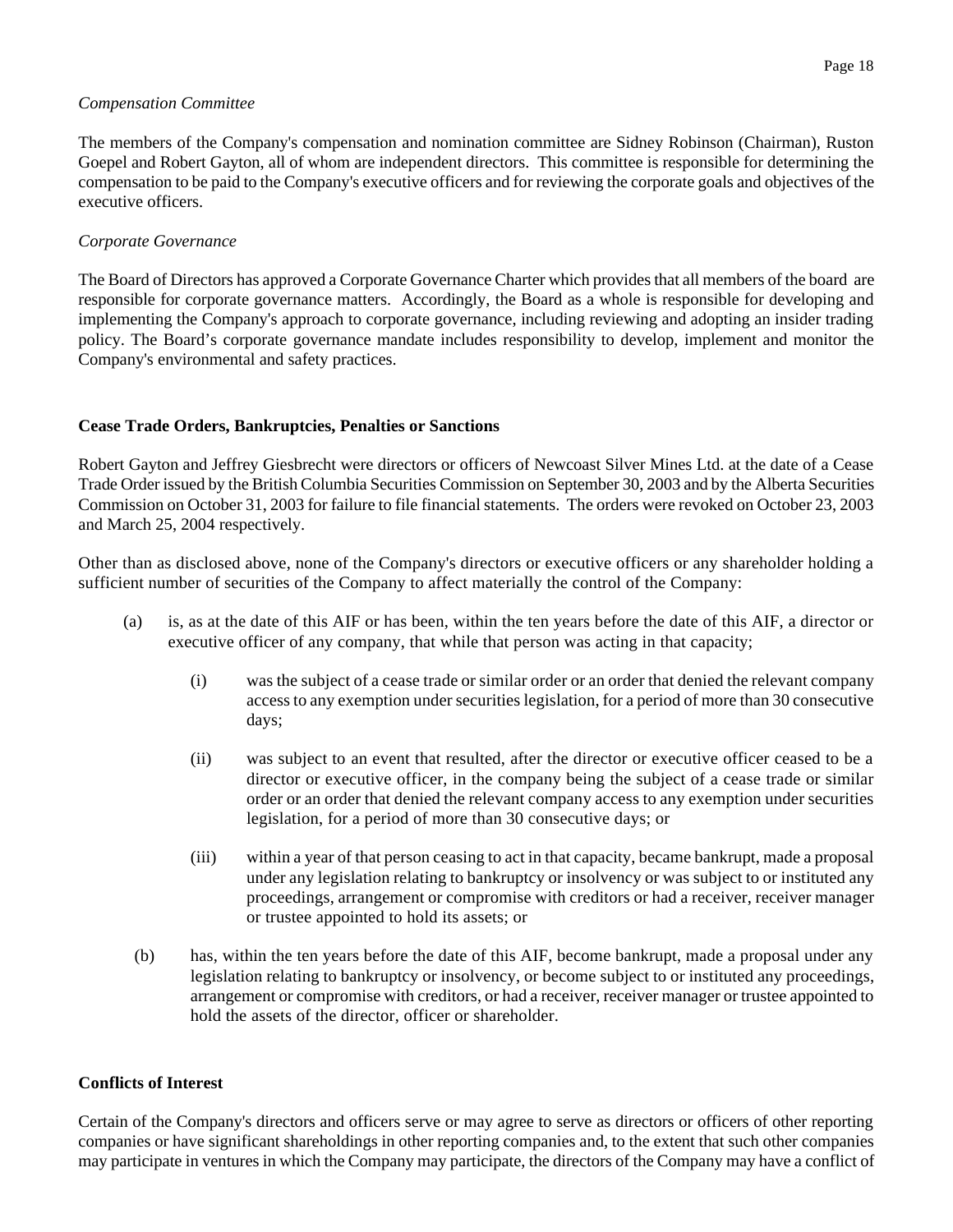interest in negotiating and concluding terms respecting the extent of such participation. In the event that such a conflict of interest arises at a meeting of the Company's directors, a director who has such a conflict will abstain from voting for or against the approval of such a participation or such terms and such director will not participate in negotiating and concluding terms of any proposed transaction. From time to time, several companies may participate in the acquisition, exploration and development of natural resource properties thereby allowing for their participation in larger programs, permitting involvement in a greater number of programs and reducing financial exposure in respect of any one program. It may also occur that a particular company will assign all or a portion of its interest in a particular program to another of these companies due to the financial position of the company making the assignment. Under the laws of the Province of British Columbia, the directors of the Company are required to act honestly, in good faith and in the best interests of the Company. In determining whether or not the Company will participate in a particular program and the interest therein to be acquired by it, the directors will primarily consider the degree of risk to which the Company may be exposed and its financial position at that time. See also "Description the Business – Risk Factors".

## **AUDIT COMMITTEE INFORMATION**

#### **Audit Committee Mandate**

The Company's audit committee has a charter (the "Audit Committee Charter") in the form attached to this AIF as Schedule "A".

#### **Composition of the Audit Committee**

The following are the members of the Company's Audit Committee:

| Robert Gayton (Chairman) | Independent $^{(1)}$ | Financially literate <sup>(1)</sup> |
|--------------------------|----------------------|-------------------------------------|
| Sidney Robinson          | Independent $(1)$    | Financially literate <sup>(1)</sup> |
| Ruston Goepel            | Independent $(1)$    | Financially literate <sup>(1)</sup> |

(1) As defined by Multilateral Instrument 52-110 ("MI 52-110").

#### **Relevant Education and Experience**

A description of the education and experience of each audit committee member that is relevant to the performance of his or her responsibilities as an audit committee member may be found above under the heading "Directors and Officers: Name, Occupation and Security Holding".

#### **External Auditor Services Fees (By Category)**

The aggregate fees billed by the Company's external auditors in the 12 months ended December 31, 2004 are as follows:

| <b>Audit Fees</b> | <b>Audit Related Fees</b> | <b>Tax Fees</b> | <b>All Other Fees</b> |
|-------------------|---------------------------|-----------------|-----------------------|
| Cans23,710        | Nil                       | Nil             | $Can$ \$900           |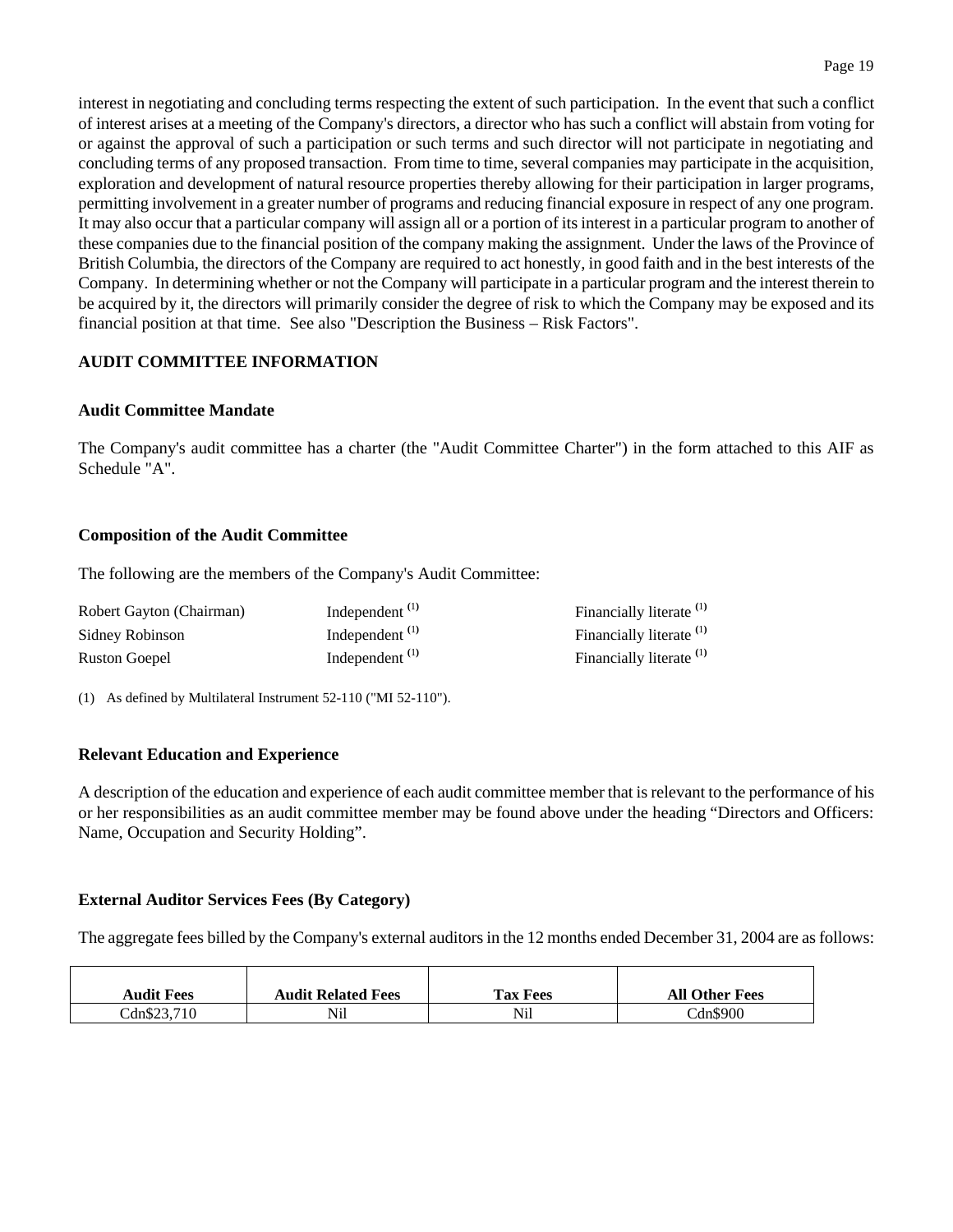# **LEGAL PROCEEDINGS**

## **Legal Proceedings**

The Company is not a party to any material legal proceedings and is not aware of any such proceedings known to be contemplated.

## **INTEREST OF MANAGEMENT AND OTHERS IN MATERIAL TRANSACTIONS**

#### **Interest of Management and Others in Material Transactions**

Except as otherwise disclosed, no director, senior officer or principal shareholder of the Company, or any associate or affiliate of the foregoing, have had any material interest, direct or indirect, in any transaction within the three most recently completed financial years or during the current financial year prior to the date of this Annual Information Form that has materially affected or will materially affect the Company.

### **TRANSFER AGENTS AND REGISTRARS**

### **Transfer Agents and Registrars**

The Company's transfer agent and registrar is Pacific Corporate Trust Company, 625 Howe Street, 10<sup>th</sup> Floor, Vancouver, British Columbia, V6C 3B8. The Company has appointed Pacific Corporate Services Ltd., 4 King Street West, Suite 1101, Toronto, Ontario, M5H 1B6 as its co-transfer agent and registrar.

### **MATERIAL CONTRACTS**

#### **Material Contracts**

Contracts of the Company, other than contracts entered into in the ordinary course of business, that are material to the Company and that were entered into by the Company between January 1, 2002 and July 31, 2004 are listed below:

- (1) Warrant Indenture between the Company and Pacific Corporate Trust Company of Canada relating to the 24,033,332 warrants of the Company issued on July 8, 2003, exercisable at Cdn\$0.70 until June 20, 2005.
- (2) Acquisition agreement for the purchase of MVC dated July 3, 2003. See "Acquisition of Minera Valle Central".

### **INTERESTS OF EXPERTS**

#### **Names of Experts**

PricewaterhouseCoopers LLP ("PWC") at Suite 700, 250 Howe Street, Vancouver, British Columbia, V6C 3S7, are the auditors for the Company. PWC certified the auditors' report on the annual financial statements of the Company for the year ended December 31, 2004.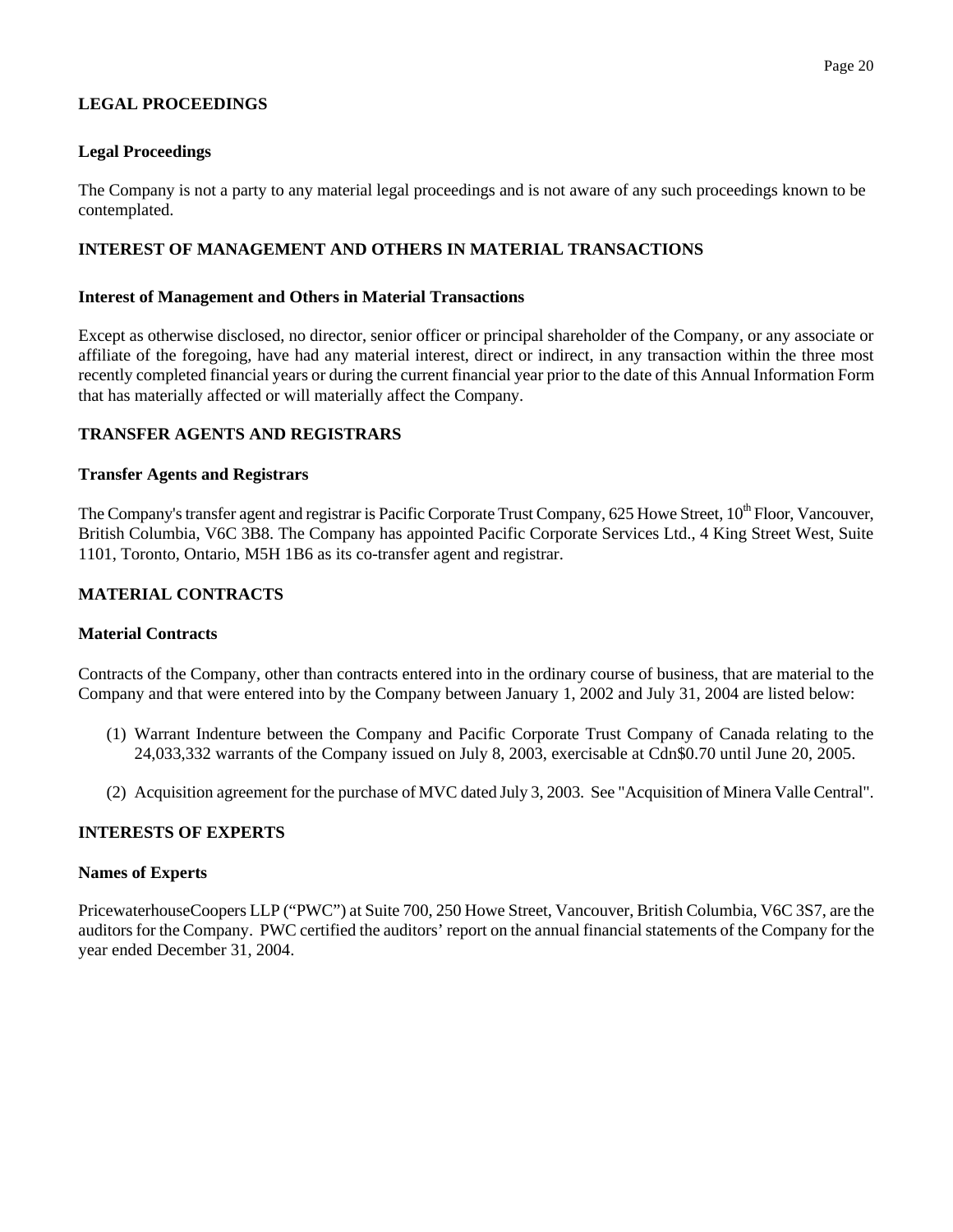Anthony Maycock of AMEC International (Chile) S.A, independent consultant and a "qualified person" for the purposes of National Instrument 43-101, is the author responsible for the preparation of a technical report dated May, 2003.

#### **Interests of Experts**

None of the experts named under "Names of Experts", when or after they prepared the statement, report or valuation, has received any registered or beneficial interests, direct or indirect, in any securities or other property of the Company or of one of the Company's associates or affiliates (based on information provided to the Company by the experts) or is or is expected to be elected, appointed or employed as a director, officer or employee of the Company or of any associate or affiliate of the Company.

## **ADDITIONAL INFORMATION**

### **Additional Information**

Additional information relating to the Company may be found on SEDAR at www.sedar.com.

Additional information, including directors' and officers' remuneration and indebtedness, principal holders of the Company's securities, and securities authorized for issuance under equity compensation plans, where applicable, is contained in the Company's Information Circular for its most recent annual general meeting of securityholders that involved the election of directors.

Additional financial information is provided in the Company's consolidated financial statements and management's discussion and analysis for the 12 months ended December 31, 2004.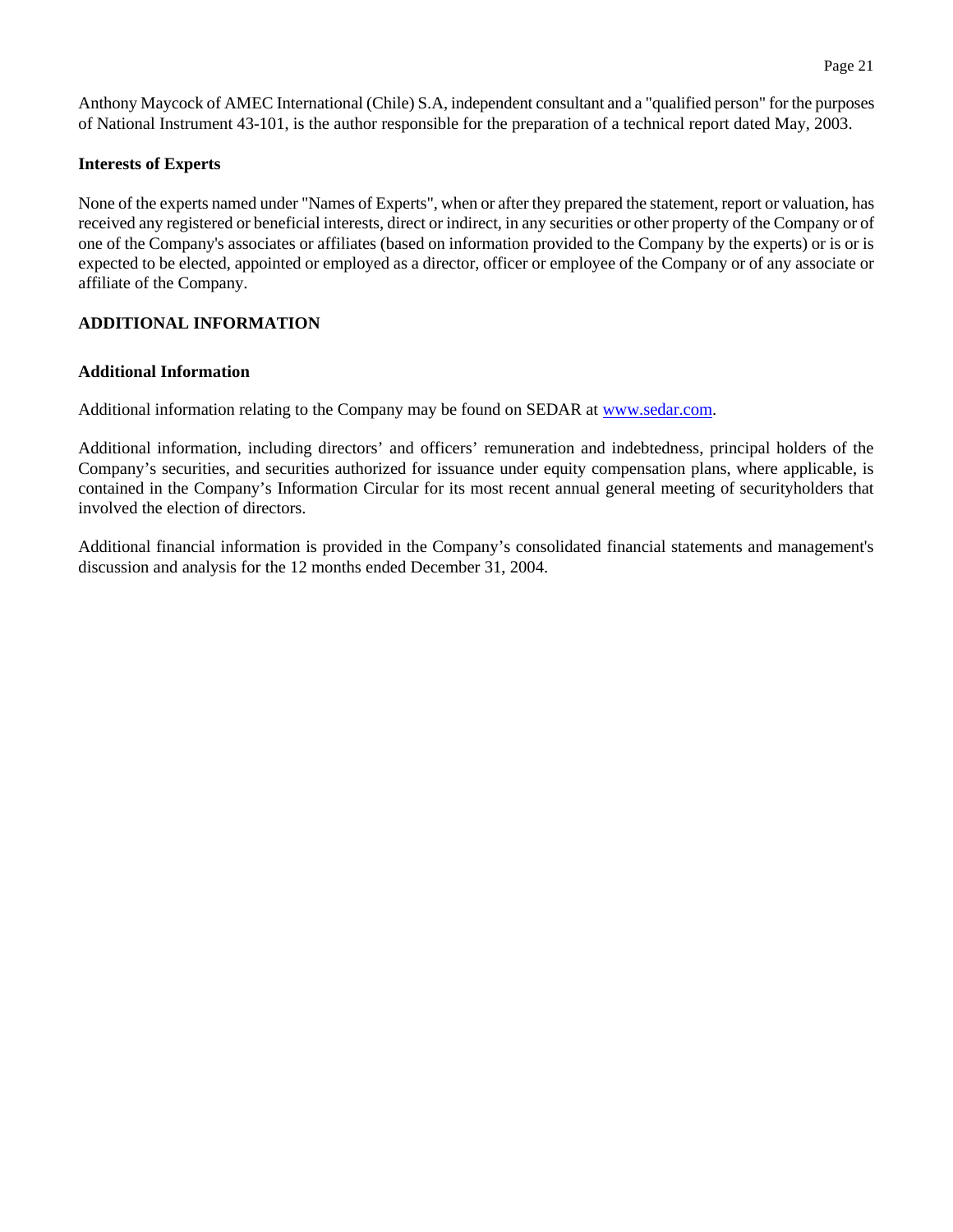# SCHEDULE "A"

#### *Audit Committee Charter* (Effective October 4, 2004)

#### A. AUDIT COMMITTEE PURPOSE

The Board of Directors of the Corporation has an overall responsibility to oversee the affairs of the Company for the benefit of the shareholders. The Audit Committee is appointed by the Board to assist the Board in fulfilling its oversight responsibilities. The Audit Committee's primary duties and responsibilities are to:

- Ensure the effectiveness of the overall process of identifying and addressing principal business risk and the adequacy of the related disclosure
- Monitor the integrity of the Company's financial reporting process and systems of internal controls regarding finance, accounting and legal compliance
- Monitor the independence and performance of the Company's independent auditors
- Provide an avenue of communications among the independent auditors, management and the Board of Directors
- Encourage adherence to, and continuous improvement of, the Company's polices, procedures and practices at all levels

The Audit Committee has the authority to conduct any investigation appropriate to fulfilling its responsibilities, and it has direct access to the independent auditors as well as anyone in the organization. The Audit Committee has the ability to retain, at the Company's expense, special legal, accounting, or other consultants or experts it deems necessary in the performance of its duties.

#### B. AUDIT COMMITTEE COMPOSITION AND MEETINGS

Audit Committee members shall meet the requirements of the TSX. The Audit Committee shall be comprised of three or more directors as determined by the Board, each of whom shall be independent non-executive directors, free from any relationship that would interfere with the exercise of his or her independent judgement. All members of the Committee shall have a basic understanding of finance and accounting and be able to read and understand fundamental financial statements, and at least one member of the Committee shall have accounting or related financial expertise.

Audit Committee members shall be appointed by the Board. If the Audit Committee Chair is not designated or present, the members of the Committee may designate a Chair by majority vote of the Committee membership.

The Committee shall meet at least four times annually, or more frequently as circumstances dictate. The Audit Committee Chair shall prepare and/or approve an agenda in advance of each meeting. The Committee should meet privately in executive session at least annually with management, the independent auditors and as a committee to discuss any matters that the Committee or each of these groups believe should be discussed.

#### C. AUDIT COMMITTEE RESPONSIBILITIES AND DUTIES - DETAIL

#### Review Procedures

- 1. Gain an understanding of the current areas of greatest financial risk and whether management is managing these effectively.
- 2. Review the Company's annual audited financial statements and management discussion and analysis prior to filing or distribution. Review should include discussion with management and independent auditors of significant issues regarding accounting principles, practices and judgements.
- 3. In consultation with management and the independent auditors, consider the integrity of the Company's financial reporting processes and controls. Discuss significant financial risk exposures and the steps management has taken to monitor, control and report such exposures. Review significant findings prepared by the independent auditors together with management's responses.
- 4. Review with financial management the Company's quarterly financial results and management discussion and analysis prior to the release of earnings. Discuss any significant changes to the Company's accounting principles and any items required to be communicated by the independent auditors.